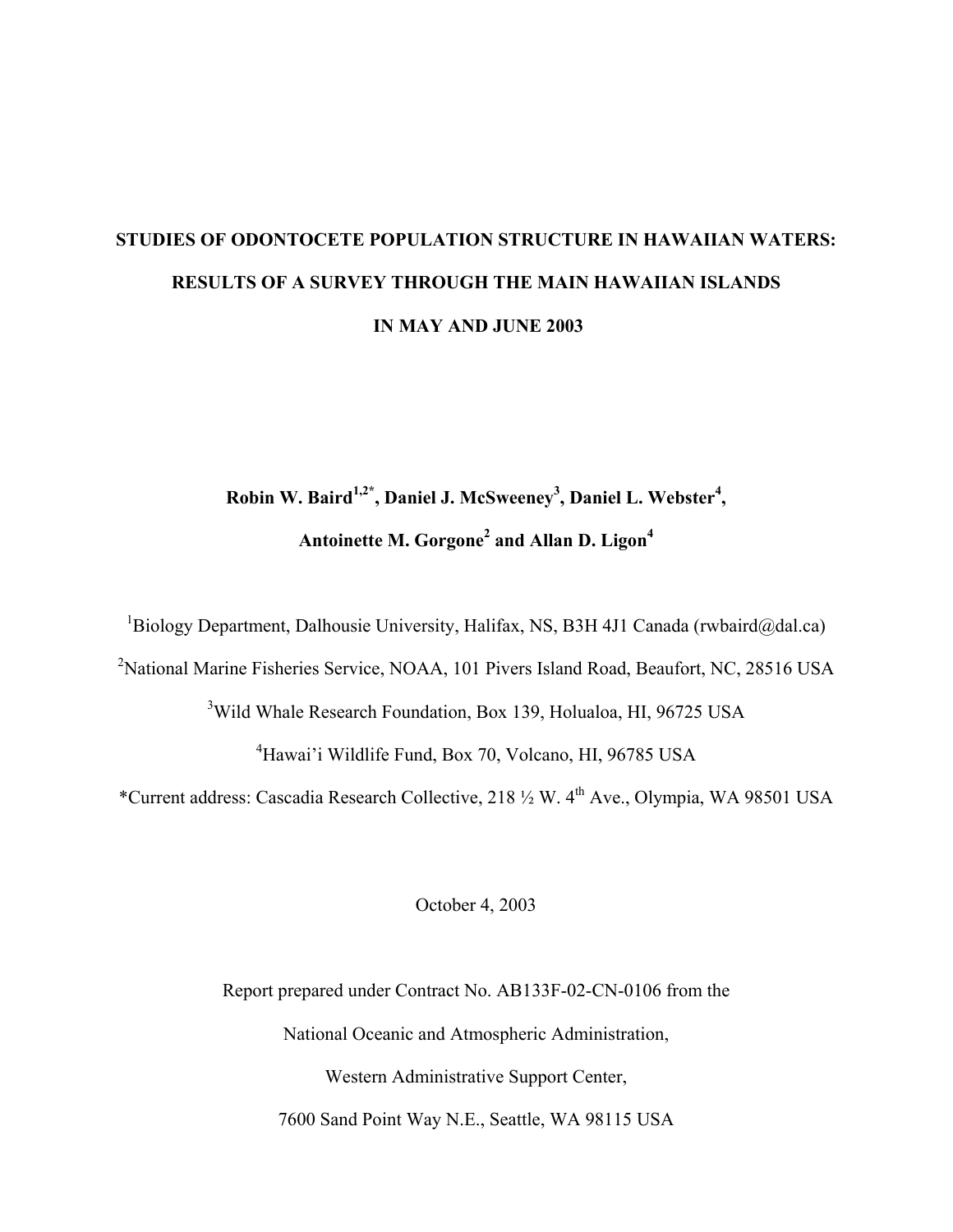# **Summary**

We undertook a survey of the main (windward) Hawaiian Islands during May and June 2003 to examine odontocete population structure. Our goals were: 1) to collect genetic samples to be used for examination of inter- and intra-Hawaiian population structure; 2) to collect photoidentification data to examine movements of individuals between islands and as a basis for population assessment; and 3) to examine habitat use in relation to potential deep-water barriers to movement. A total of 521 hours were spent on-effort using two vessels, and 8,461 km of trackline were covered from Kaua'i and Ni'ihau east to Hawai'i in water depths to over 4,000 m. There were 140 sightings of 14 species of odontocetes. Species most commonly seen were bottlenose dolphins (41 groups), pantropical spotted dolphins (25 groups), spinner dolphins (19 groups), short-finned pilot whales (17 groups), rough-toothed dolphins (13 groups), and dwarf sperm whales (8 groups). A total of 116 bottlenose dolphins were photo-identified, and photographic identifications were compared to a catalog of bottlenose dolphins from 2000-2002 obtained from the islands of Hawai'i, Maui/Lana'i, and O'ahu. There were 13 between-year resightings, all to the area in which the individuals were first documented. The between-year resighting rate for bottlenose dolphins off Maui and Lana'i was approximately 70%. Using this rate of re-sightings, if movements between island areas were freely occurring, 70 of the 101 individuals documented off Kaua'i/Ni'ihau, O'ahu, and Hawai'i, should have been previously sighted off Maui/Lana'i. With no inter-island movements documented, it is clear that movements between island areas are rare, if not completely absent. While rough-toothed dolphins were the fifth-most common species overall, off Kaua'i/Ni'ihau they were the second-most encountered species (11 groups). Photo-identification efforts resulted in documentation of 94 distinctive individuals, with only eight individuals being re-sighted, suggesting a total population size much greater than 94. Other species sighted during this survey included dense-beaked whales (5 groups), melon-headed whales (3 groups), false killer whales (1 group), killer whales (1 group), pygmy sperm whales (1 group), pygmy killer whales (1 group), striped dolphins (1 group), and a single sperm whale. Genetic sampling resulted in a total of 346 samples from nine species. Combined with previously available samples this should allow for intra-Hawai'i assessment of genetic differentiation of four species, and assessment between Hawai'i and elsewhere of at least seven species.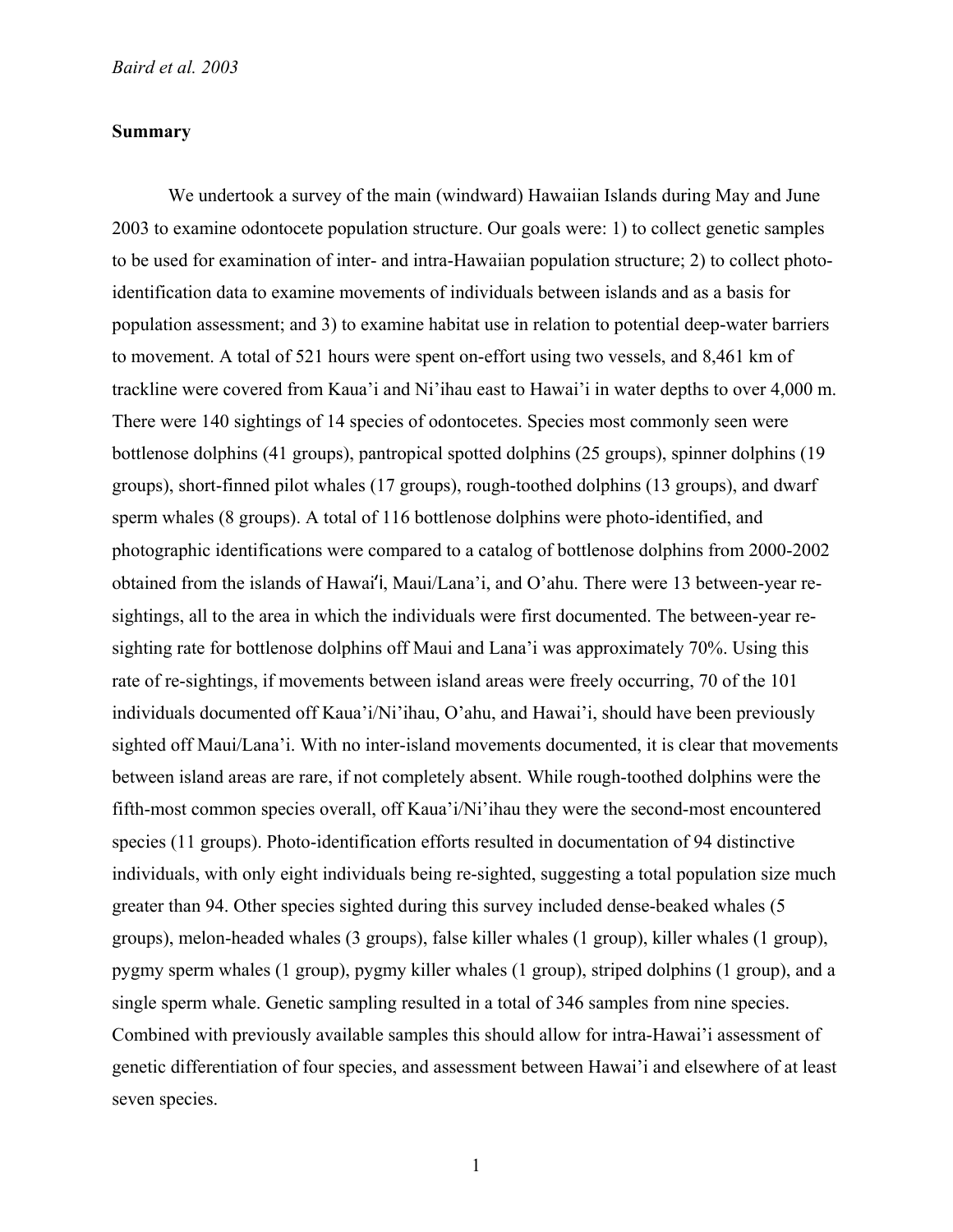# **Introduction**

The Hawaiian Islands are the most isolated archipelago in the world. The closest major land mass is the North American continent, approximately 3,670 km to the north-east. The next closest island, Johnstone Atoll, is over 1,100 km south-west. While the islands rise steeply from the ocean floor, they create substantial shallow-water habitat  $\left(\sim 7,500 \text{ km}^2\right)$  of habitat  $\leq 200 \text{ m}$  in depth in the main islands) that may be used by some cetaceans for avoidance of predators (see e.g., Norris et al. 1994) or for feeding on benthic or slope associated prey (e.g., Benoit-Bird and Au 2003). In addition, the islands influence oceanographic conditions, resulting in increased nutrient levels in near-surface waters (Gilmartin and Revelante 1974) that may subsequently attract prey and associated predators (e.g., Palacios 2003).

Some 15 species of odontocete cetaceans may be regularly or occasionally found in Hawaiian waters (Shallenberger 1981; Mobley et al. 2000), including spinner dolphins (*Stenella longirostris*), bottlenose dolphins (*Tursiops truncatus),* pantropical spotted dolphins *(S. attenuata),* short-finned pilot whales (*Globicephala macrorhynchus*), false killer whales (*Pseudorca crassidens*), rough-toothed dolphins (*Steno bredanensis*), dwarf sperm whales (*Kogia sima*), dense-beaked whales *(Mesoplodon densirostris),* and melon-headed whales (*Peponocephala electra*). All of these species are broadly distributed across tropical and subtropical waters of the Pacific, and most have somewhat pelagic habits. Individuals of most open ocean species likely range over wide areas in search of ephemeral sources of prey. The presence of the Hawaiian Islands in an otherwise vast and somewhat unproductive expanse of deep open ocean may provide both a temporally and spatially predictable source of prey for a wide range of cetacean species, and as such may attract concentrations of these species. If such prey predictability is of enough value, it may have resulted in the evolution of insular populations of many species of odontocetes.

Management of cetacean populations requires knowledge of population structure (Wade and Angliss 1997). There has been considerable research on cetacean population structure in the waters of the eastern tropical Pacific, due primarily to the interaction between tuna-purse seine fisheries and a variety of dolphin species. Perhaps because of their isolation, and since such fisheries have not extended into Hawaiian waters, relatively little research on odontocete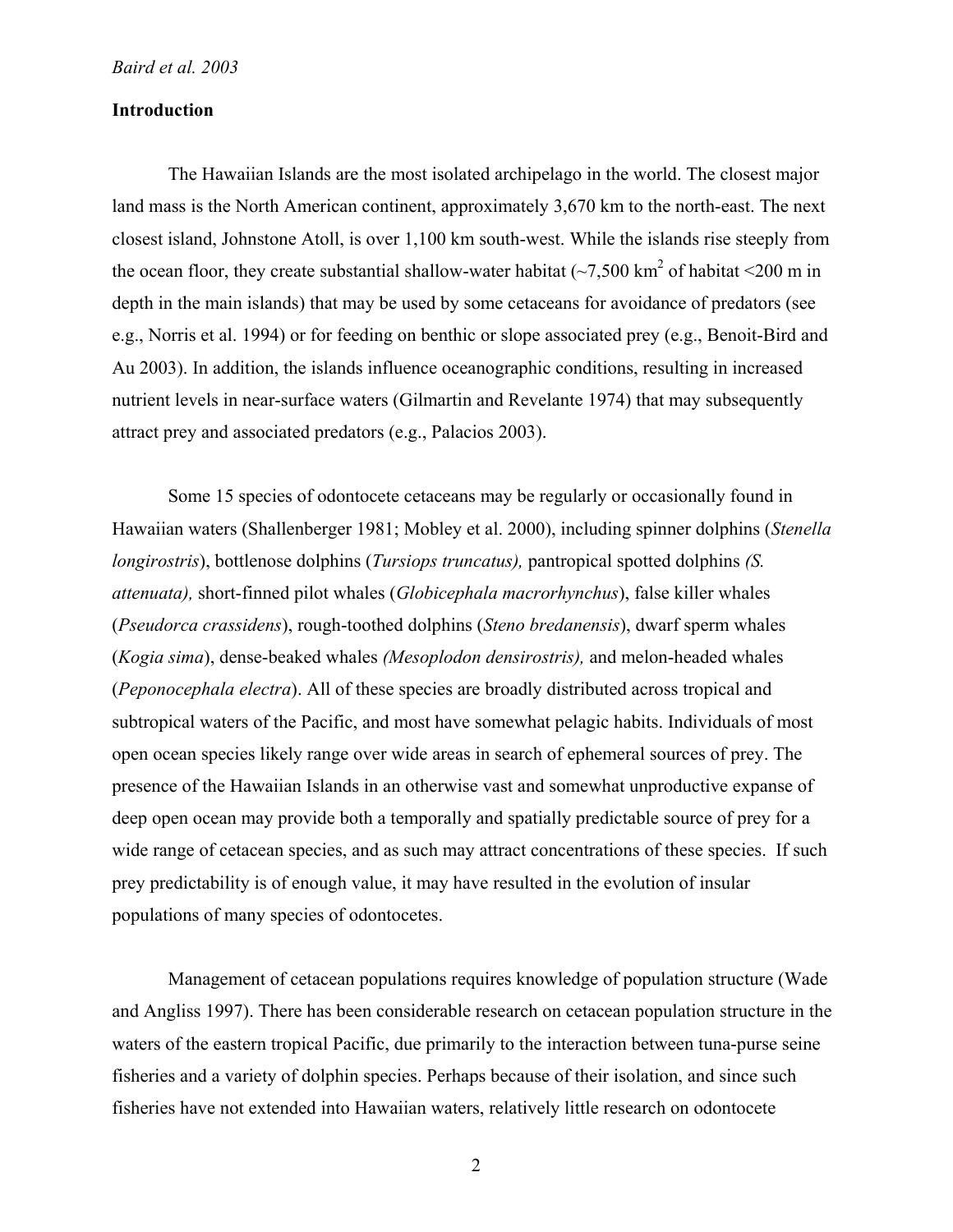population structure has been undertaken in Hawaiian waters. In fact, within U.S. waters perhaps the largest gaps in knowledge of odontocete population structure are from Hawai'i, particularly given the large number of species regularly documented there. Considerable research has been undertaken on Hawaiian odontocetes but until recently it has focused primarily on just one species, the spinner dolphin (e.g., Norris et al. 1994; Benoit-Bird and Au 2003). In 2002 the Southwest Fisheries Science Center (SWFSC), National Marine Fisheries Service, undertook a large-scale survey for cetaceans in Hawaiian waters (the HICEAS survey, J. Barlow personal communication), but efforts for that survey were spread over the entire Hawaiian EEZ (to 200 miles offshore), with limited efforts in inshore areas.

During May and June 2003 we surveyed throughout all the main (windward) Hawaiian Islands with the purpose of examining population structure of Hawaiian odontocetes. Our goals were three-fold: 1) collection of skin samples to allow for assessment of genetic differentiation both within Hawaiian waters and between Hawai'i and elsewhere; 2) collection of photographic identifications of individual dolphins to allow for assessment of movements between islands, and as a basis for population assessment; and 3) collection of habitat use information (e.g., distribution relative to depth), to assess whether some species are restricted to shallow-water habitats such that movements across channels in Hawai'i might be limited or reduced.

Based on bathymetry and distance between islands, the main Hawaiian Islands can generally be broken down into four main groupings ("island areas"), each separated by channels ranging in depth from between 500 to about 2,000 m (Figure 1). These island areas are (from west to east): 1) Ni'ihau and Kaua'i; 2) O'ahu; 3) the "four-island area" (Moloka'i, Lana'i, Maui, Kaho'olawe); and 4) Hawai'i. Distances between islands within the four-islands range from 11- 15 km, while Kaua'i and Ni'ihau are separated by about 28 km. By contrast, distance between island areas ranges from approximately 44 km (O'ahu – Moloka'i), to 112 km (Kaua'i – O'ahu). Given the known dispersal abilities of species like bottlenose dolphins (Wells et al. 1990, 1999), it seems unlikely that structure within a Hawaiian odontocete population would exist. However, preliminary work by Baird et al. (2002) documented an apparent lack of movement of bottlenose dolphins between the three eastern island areas, suggesting that differentiation of populations may even be occurring within the Hawaiian Island chain.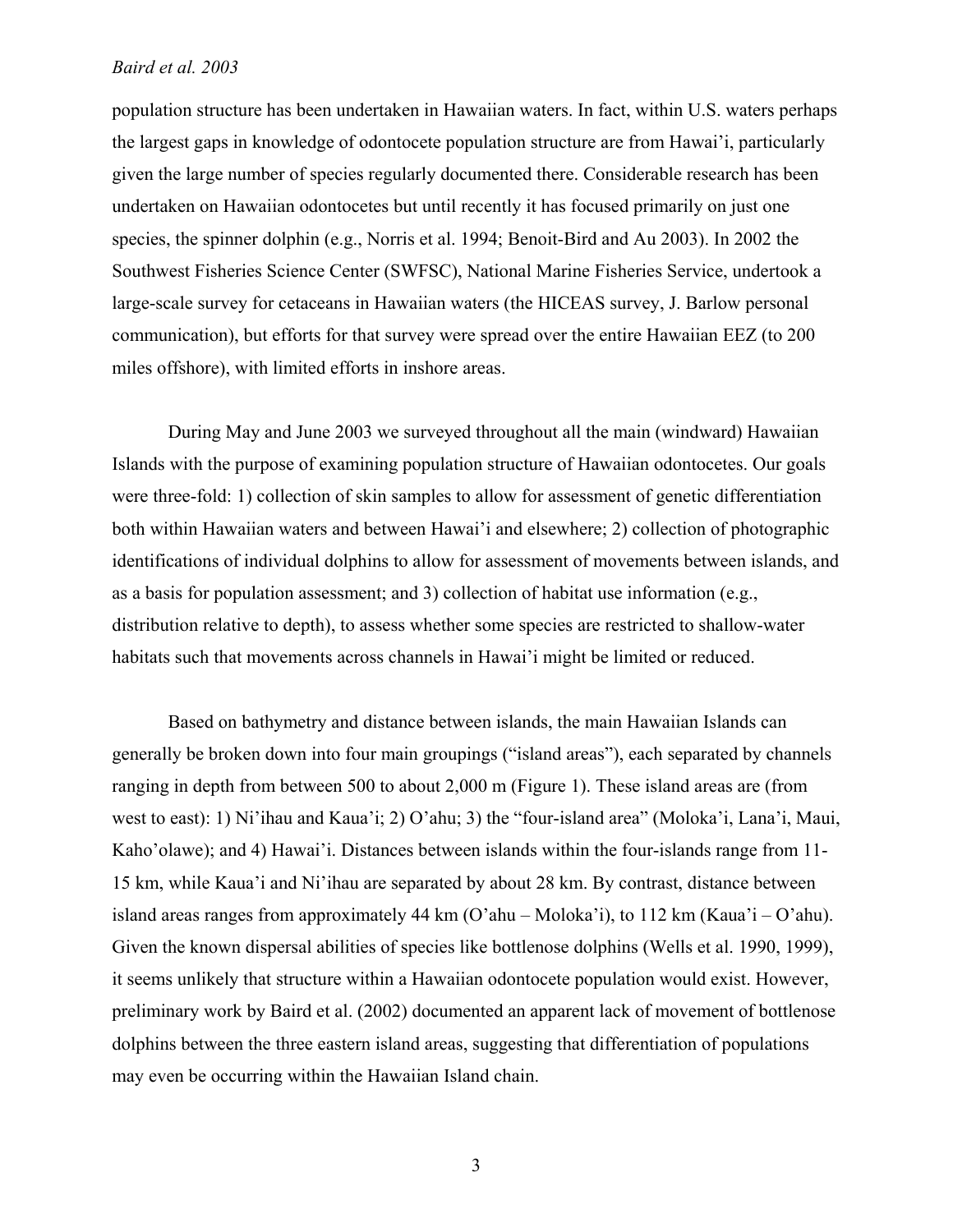## **Methods**

Surveys were undertaken from 4 May through 12 June 2003. Two vessels were used: a 7 m gasoline (outboard) powered Boston Whaler and an 18 m diesel (inboard) powered Striker. Weather permitting (i.e., Beaufort 3 or less), both vessels were operated simultaneously. When both vessels were operating, efforts were made to cover different areas (i.e., vessels generally remained greater than 4 km apart), though both vessels generally stayed within 30-50 km of each other. Between three and five observers would scan visually 360 degrees from each vessel. On the 18 m Striker 1-2 observers were approximately 7 m above sea level and remaining observers were stationed either at the bow (2 m above sea level) or the bridge (4 m above sea level). Search efforts were primarily concentrated in the morning and early afternoon, in order to take advantage of calmer seas prior to the onset of afternoon trade winds. Median time of departure from anchorage or docking site was 0601 hrs. Median time of return to anchorage or dockage site was 1441 hrs.

Field efforts began off the island of Hawai'i and progressed to the west-northwest, ending off the islands of Kaua'i and Ni'ihau, a linear distance of approximately 580 km (Figure 1). A WNW direction of travel allowed for calmer crossings between islands, not having to travel against the prevailing ENE winds. The total area covered was approximately  $16,000 \text{ km}^2$ , with search effort extending as far offshore as 42 km in some areas (Figure 2). Distribution of search effort was limited primarily by sea conditions, with the vessels generally attempting to remain in areas with sea states less than Beaufort 4. Within these constraints, efforts were made to cover as wide an area as possible, extending as far alongshore each of the islands, and as far offshore as possible, given sea and fuel constraints. Research was generally concentrated along the leeward (SW) shores of the islands of Hawai'i, Maui, Lana'i, and O'ahu. Off the islands of Kaua'i and Ni'ihau sea conditions allowed for surveying in all areas around both islands (Figure 2). Crossings between islands were undertaken on-effort and with both boats as sea conditions allowed. Effort data were collected with automatic location information recorded on board each vessel's GPS every 5 minutes, and recording of sea state at the start of each survey day and as sea state changed throughout the day. Kriging was used to interpolate depths at 5-minute effort locations using *Surfer* Ver. 6.0 (Golden Software), though digital bathymetry data (obtained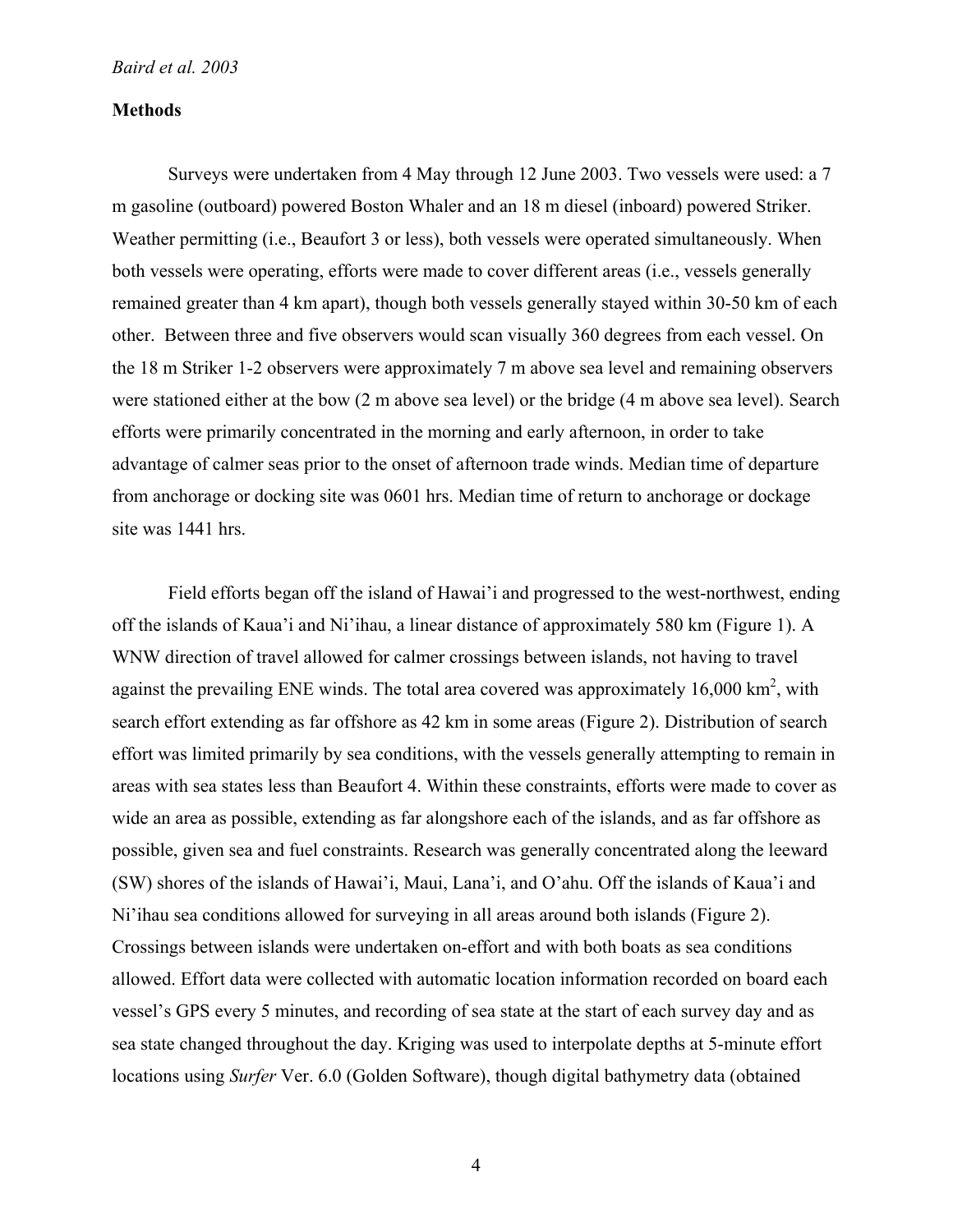from NOAA) were only available for the eastern-most islands (O'ahu to Hawai'i). Survey speeds were generally 16-18 km/hr for the 18 m vessel and 25-30 km/hr for the 7 m vessel.

When odontocetes were sighted, groups were approached to confirm species identity. For difficult to identify species (e.g., beaked whales, *Peponocephala, Feresa, Kogia*) photographs were taken to confirm species identity when possible. For any groups approached closely, when lighting conditions and animal behavior allowed, individual dolphins were photographed using a Canon 10D digital camera (set on the highest level of resolution, six megapixels), using a 100- 300 mm autofocus zoom lens. Information recorded for each group encountered included minimum, maximum and "best" estimates of group size, sighting cue, reasons for leaving, and presence of other species. For most species in the majority of areas, collection of skin biopsies was also undertaken, using crossbow deployed darts or a hand-held pole-spear. Skin samples obtained were sub-sampled and stored in a DMSO/salt solution. Species sampling priorities for photo-identification and skin biopsying varied between islands depending on the number of samples previously available through collections at the SWFSC (La Jolla, CA). Greater sampling efforts were planned for Kaua'i and Ni'ihau, as these islands had not been sampled in the previous efforts of Baird et al. (2001a, 2002).

For photo-identification, only good quality photographs (in focus, un-obscured, with the dorsal fin relatively perpendicular to the plane of the photograph, and with the image of the dorsal fin large enough to identify small notches, if present) were used. Individual dolphins/whales were identified from photographs based primarily on the size, location and pattern of notches on the trailing edge of the dorsal fin and on the back directly behind the dorsal fin (cf. Wells and Scott 1990; Wursig and Jefferson 1990). Those individuals with dorsal fin or back notches, or distinctive pigmentation patterns, are hereafter referred to as "marked" animals.

### **Results and Discussion**

Field operations were undertaken on 37 days during the study period. Both vessels operated simultaneously on 31 days, giving a total of 68 "vessel-days". A total of 521 hours were spent on effort, and vessels covered 8,461 km of trackline on-effort. In general, sea conditions during the survey were extremely good (>60% in Beaufort 2 or less). Distribution of effort was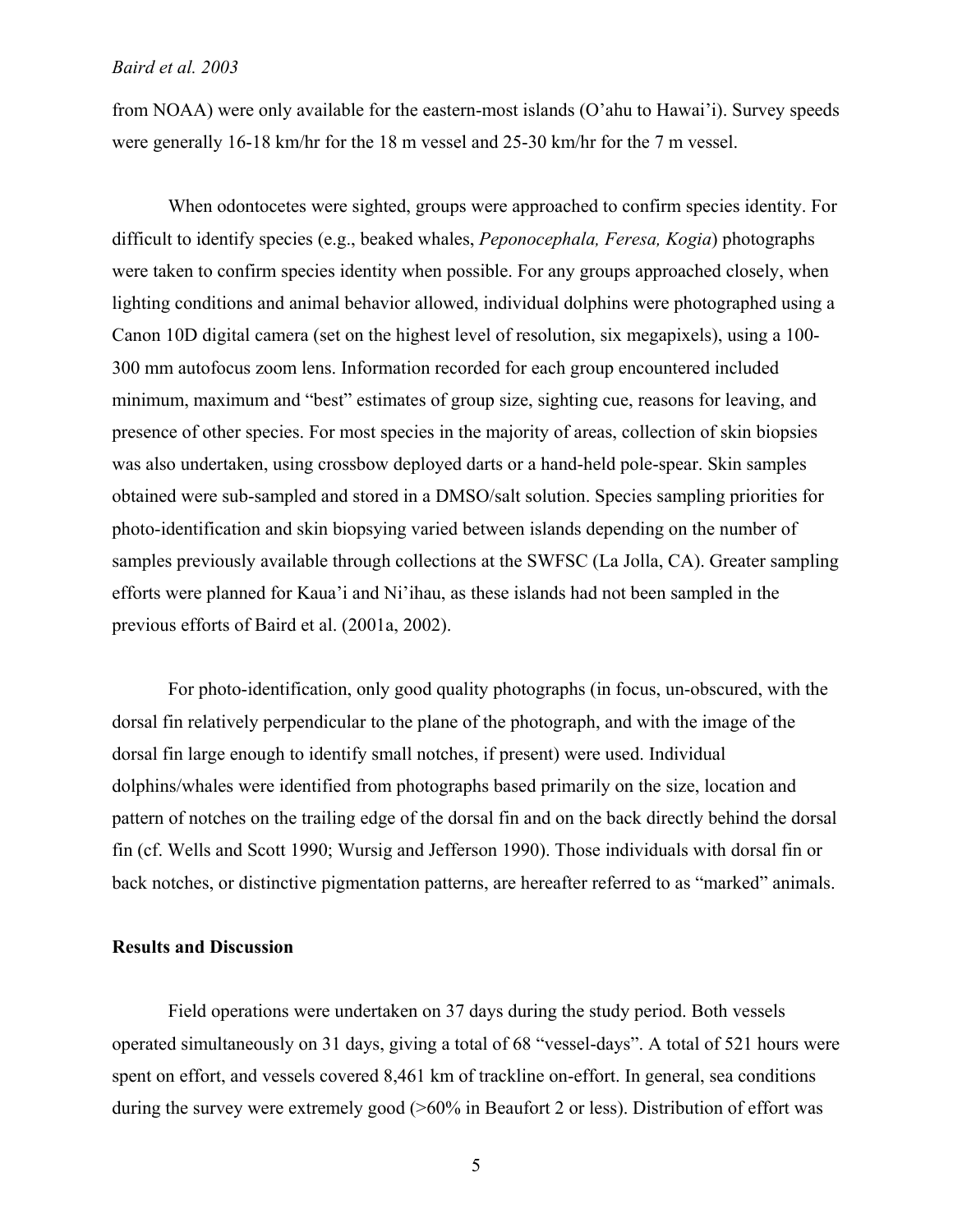not equal between islands (Table 1), with greater effort spent off Kaua'i and Ni'ihau than any other island area. Overall sea conditions were best off Kaua'i/Ni'ihau and worst off Maui/Lanai (Table 1). For areas where detailed depth data are available (O'ahu to Hawai'i), depths at 5 minute effort locations indicated approximately 50% of total effort was spent in depths from 0- 500 m, with some effort extending to over 4,000 m depth (Figure 3).

As expected, sighting rates were inversely related to sea state (Table 2). Sighting rates were high for sea states 0-2 but decreased substantially  $(\leq 1/3)$  for sea states 3 or greater. In total there were 140 sightings of odontocetes (including three sightings of unidentified dolphins), representing 14 identified species (Table 3). A total of approximately 7,100 photographic frames were taken either for confirmation of species identity or to identify individuals (Table 3). There was substantial variation in group sizes and depths utilized among species (Table 4). Comparisons of depth distributions of effort (Figure 3) and of species regularly observed (10 or more sightings) between O'ahu and Hawai'i showed significant differences for all four species (Table 5). Overall sighting rates differed among islands (Table 6). A total of 346 genetic samples from nine species were collected (Table 7).

In comparison to the large vessel HICEAS survey (J. Barlow unpublished), overall sighting rates in our survey in the near-shore (generally <30 km) waters of the main Hawaiian Islands were high (mean = 1.66 sightings/100 km; Table 2). However, overall sighting rates by sea state were lower during this survey than the HICEAS efforts (J. Barlow unpublished), not surprisingly, given the lower platform height of the two vessels used in this study. The higher average sighting rates from this survey were thus likely due to substantially better sea states (91% of effort in Beaufort 3 or less, Table 1), compared with those experienced in the HICEAS survey (17% of effort in Beaufort 3 or less for HICEAS; J. Barlow unpublished). Sighting rates varied among island areas (Table 6), with Kaua'i/Ni'ihau having the highest sighting rate, and Hawai'i having the lowest. It is possible that differences in sighting rates between islands are not statistically significant, or the differences may be due to sea state differences (Table 1). Sea conditions were best off Kaua'i and Ni'ihau, however sea conditions were worst off Maui and Lana'i, which had the second highest overall sighting rate (Table 6).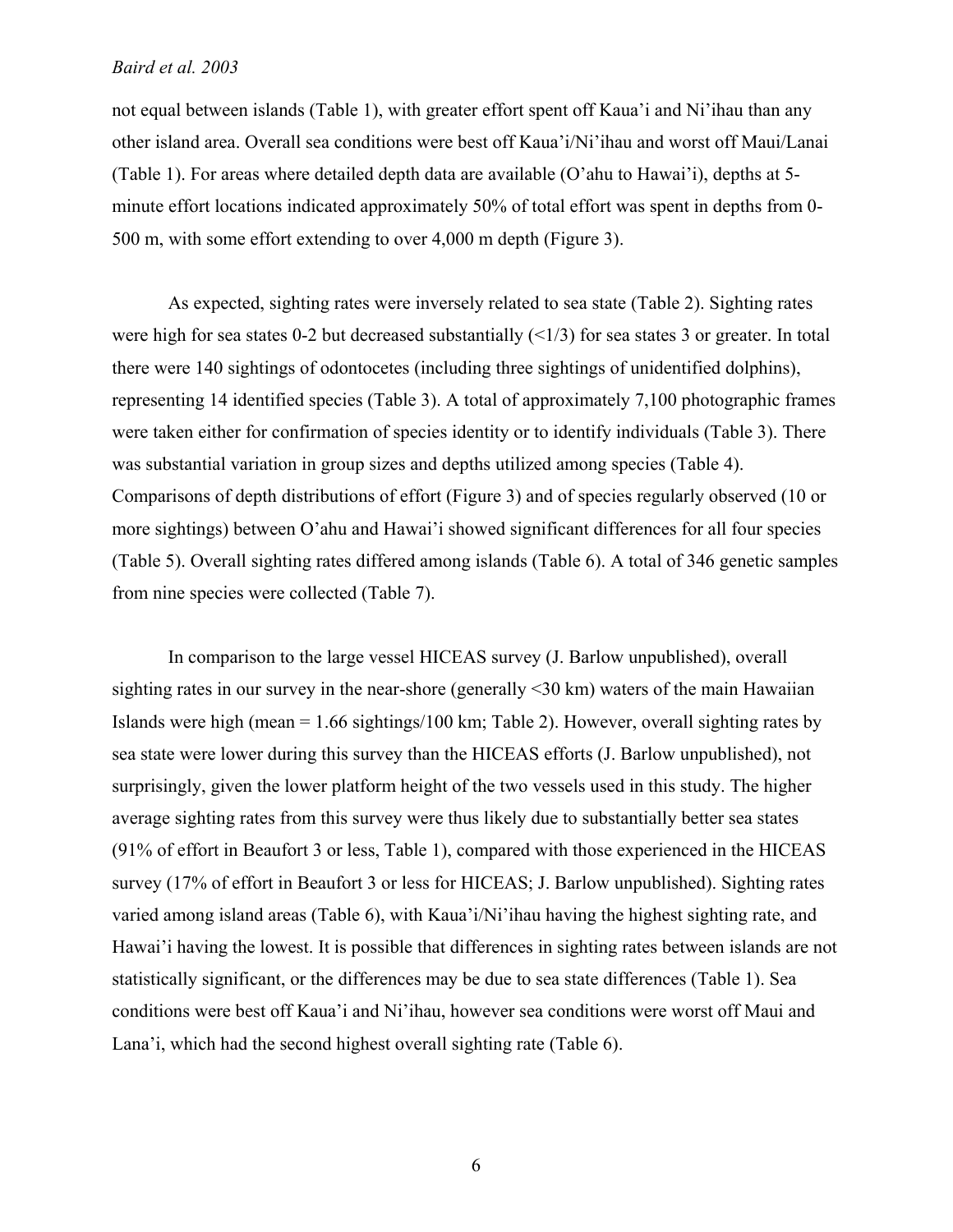## *Bottlenose dolphins*

Baird et al. (2002) examined potential movements of bottlenose dolphins between island areas in the eastern-most islands, using a single year of data from O'ahu and Hawai'i and two years of data from the Maui/Lana'i area. Our study added additional samples from all three of these island areas, as well as the first bottlenose dolphin photo-identification efforts from Kaua'i and Ni'ihau, allowing an assessment of movements between all four of these areas.

From photographic efforts a total of 116 individuals were documented: 2 from Hawai'i, 15 from Maui/Lana'i, 50 from O'ahu, and 49 from Kaua'i/Ni'ihau. There were a total of 13 between-season (year) re-sightings and 14 within-season re-sightings. All of the within- and between-season resightings were from the same island area that the individuals had first been documented, that is, there was no evidence of movements between island areas.

Combining 2003 data with data presented by Baird et al. (2002), we have documented a total of 219 distinctive individual bottlenose dolphins from the main Hawaiian Islands since February 2000. Off Maui/Lana'i, 68 individuals were documented in 2000-2001. Of those documented in 2002 and 2003 (18 and 15 individuals, respectively), 11 and 12 had been documented in a previous year, suggesting that individuals are likely resident to that area. Given an average of an approximately 70% between-year re-sighting rate, we would expect about 70 of the 101 individuals documented off Hawai'i, O'ahu and Kaua'i/Ni'ihau in 2003 to have been previously documented off Maui/Lana'i, if individuals were freely mixing between islands. As noted by Baird et al. (2002) for a subset of these islands and with only a single season of data for O'ahu and Hawai'i, it is clear that bottlenose dolphins are not mixing freely between islands. Sample sizes for this comparison are reasonable for O'ahu (79 individuals in 2002/2003) and Kaua'i/Ni'ihau (49 individuals in 2003), though less so for Hawai'i (13 individuals in 2002/2003), thus additional effort off the island of Hawai'i is warranted.

Of the 13 between-season re-sightings, only one occurred off O'ahu, with 12 occurring off Maui/Lana'i. As 50 individuals were photo-identified off O'ahu in 2002, this rate (2%) suggests that the O'ahu population is not resident to the same extent as is the Maui/Lana'i population (with a 70% between-season re-sighting rate). The population size off Maui/Lana'i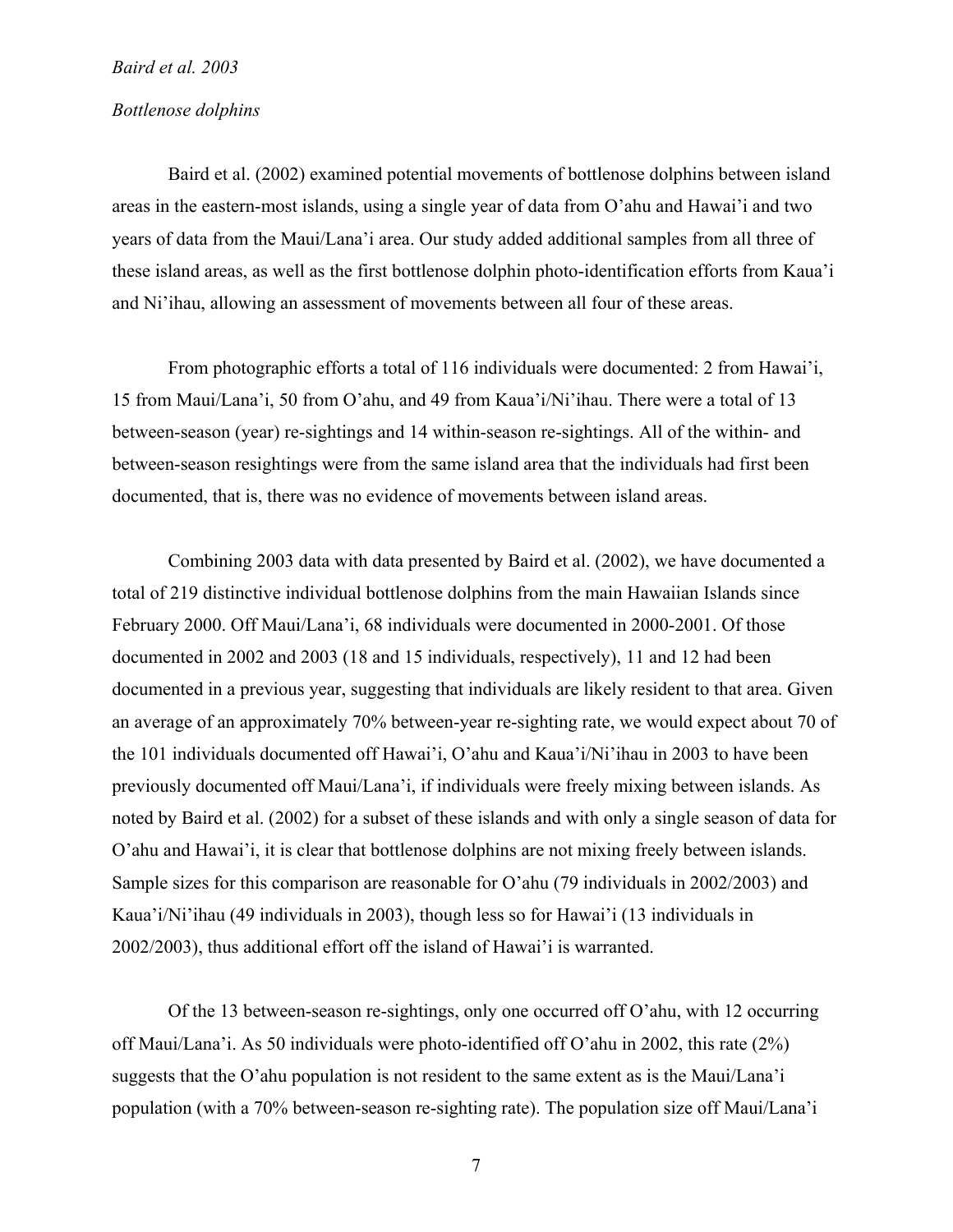was estimated at approximately 134 individuals (Baird et al. 2001). Given the relative infrequency of within- and between-season re-sightings, the population off O'ahu must be much larger than that off Maui/Lana'i.

Off Kaua'i and Ni'ihau, 10 of 49 individuals documented in 2003 were seen on two occasions (in three different sightings). Movements of these individuals from their original sighting location were relatively small (8-18 km). Depth distribution of bottlenose dolphin sightings from Hawaii-O'ahu (Figure 4; Table 5) suggests a single population with a preference for shallower waters of the study area. While we were unable to quantify the depth distribution of our effort data off Kaua'i or Ni'ihau, the distribution of sighting depths for bottlenose dolphins off those islands (Figure 5, Figure 7) suggest the possibility of two populations, one with a preference for shallow (i.e., less than 200 m) waters, as is found off the other islands, and one with a preference for deeper (400-900 m) waters. While the sample size is small, sighting depths for the three sightings where individuals were re-sighted supports this suggestion. All three sightings were in deep (500-800 m) water, thus when individuals were re-sighted 2 or 10 days after they were first documented in deep water, they were also found in deep water. Our genetic sampling efforts could be used to address this possibility. Of the 45 bottlenose dolphin samples obtained off Kaua'i/Ni'ihau, approximately equal numbers were obtained from groups found in shallow (<200 m, n = 24) and deep (>300 m, n = 21) waters. Further photoidentification efforts off Kaua'i and Ni'ihau are also warranted to determine whether individuals in shallow and deep water are part of a single or separate populations.

# *Rough-toothed dolphins*

Research efforts in 2000-2002 (Baird unpublished) off the easternmost islands (O'ahu – Hawai'i) have resulted in only one previous sighting of rough-toothed dolphins in 77 days (519 hours) of field effort. Combined with the sightings of this species in the same area from this survey, it appears rough-toothed dolphins are either rare in the near-shore (<25 km) waters from O'ahu to Hawai'i, or they actively avoid boats and are thus unlikely to be observed. Only one of the three groups of *Steno* we have observed on-effort in the easternmost islands since 2000 appeared to have avoided the research vessel, so this latter explanation is unlikely to be responsible for the low sighting rate. Based solely on 2003 efforts between O'ahu and Hawai'i,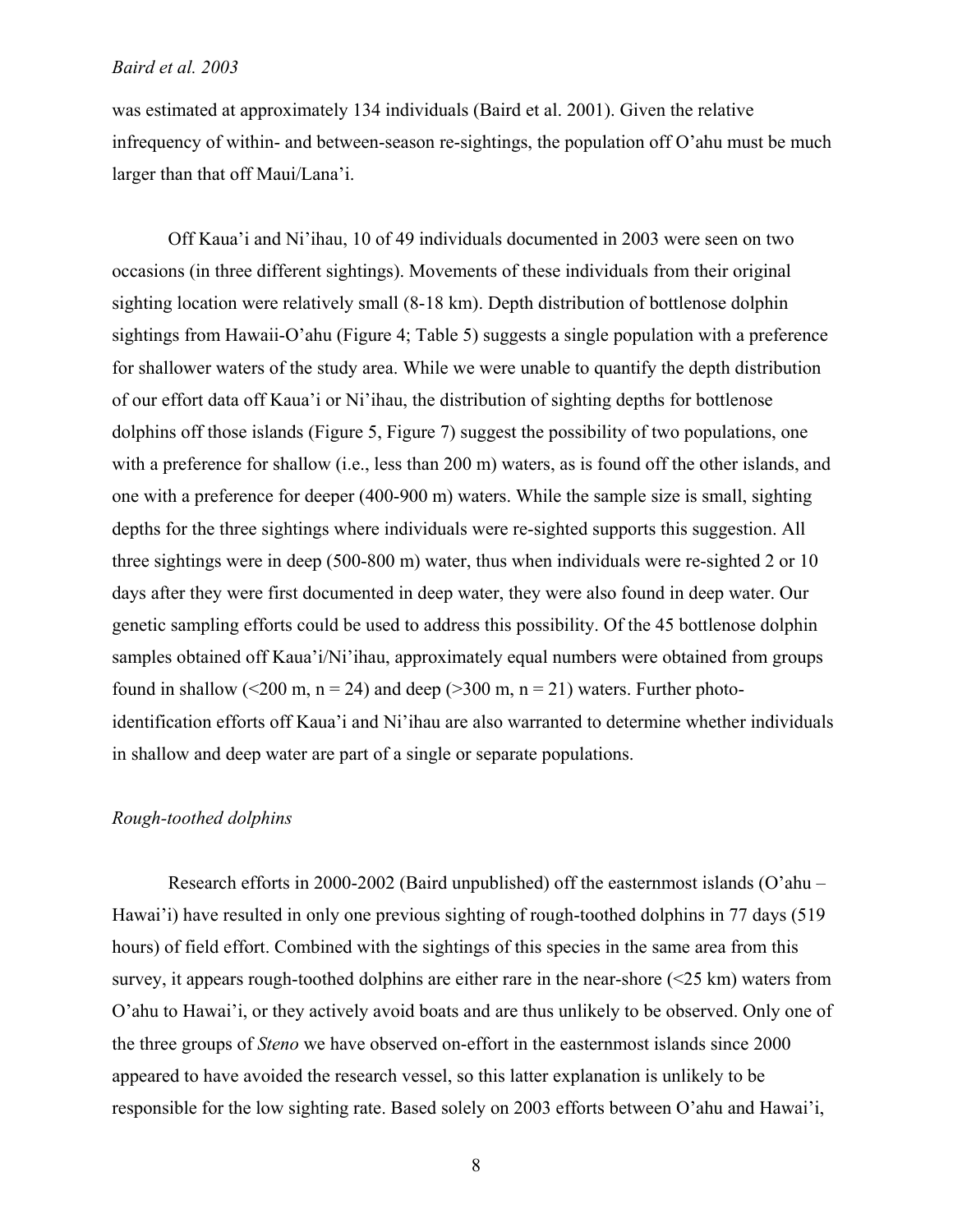rough-toothed dolphins rank fifth in species observed, representing only 3.5% of the total number of sightings. Such sighting frequency is similar to most other areas where *Steno* has been documented: in the Marquesas they represent 4% of sightings (Gannier 1999); in the Solomans 5% (Shimada and Pastere 1995); and in the Sula Sea 2.9% (Dolar et al. 1997). In only one area, off the windward islands of French Polynesia, have they been recorded at much greater frequencies, representing 34% of the dolphin sightings (Gannier and West 2003); the secondmost commonly observed delphinid.

Off Kaua'i and Ni'ihau, rough-toothed dolphin sightings represented 26% of the total odontocete sightings, and they were the second-most commonly observed cetacean (Table 3). The reason for such differences in sighting rates between islands (Table 6) is unclear. Roughtoothed dolphins have been implicated in interactions with fisheries in Hawai'i, particularly off the islands of Hawai'i and O'ahu (Schlais 1984; Nitta and Henderson 1993), and shooting of such "problem" dolphins has been reported. There has been an apparent decline in the frequency of sightings of rough-toothed dolphins off the island of Hawaii over the last 20 years (D. McSweeney personal observations). It is possible that this decline may be associated with shooting of animals in the areas where fishery interactions have been documented.

Group sizes in Hawaiian waters averaged 13 individuals, similar to group sizes reported off French Polynesia (average  $= 12.1$ ; Gannier and West 2003), though substantially larger than the group sizes reported by Mobley et al.  $(2000)$  for Hawaiian waters (average = 3.3), based on aerial surveys. Whether the high abundance of *Steno* off Kaua'i and Ni'ihau during June 2003 represents a "resident" population to these islands is unknown, as no previous photoidentification efforts have been undertaken in that area. Photo-identification efforts with *Steno* resulted in a total of 103 dolphins identified (with good quality photos). The average number of notches per individual was 6.0 (SD=3.5), thus, on average, individuals should be easily rerecognized with good quality photographs. Of the 103, only nine (8.6%) identifications were of individuals that were unlikely to be re-identified if re-photographed, suggesting that the proportion of "marked" individuals in the population may be as high as 91%. Eight of the remaining 94 individuals were documented on two occasions each, thus 86 unique individuals were documented in this study. Re-sightings were only recorded off the islands of Kaua'i and Ni'ihau. The time period between the one sighting off O'ahu (where 12 marked individuals were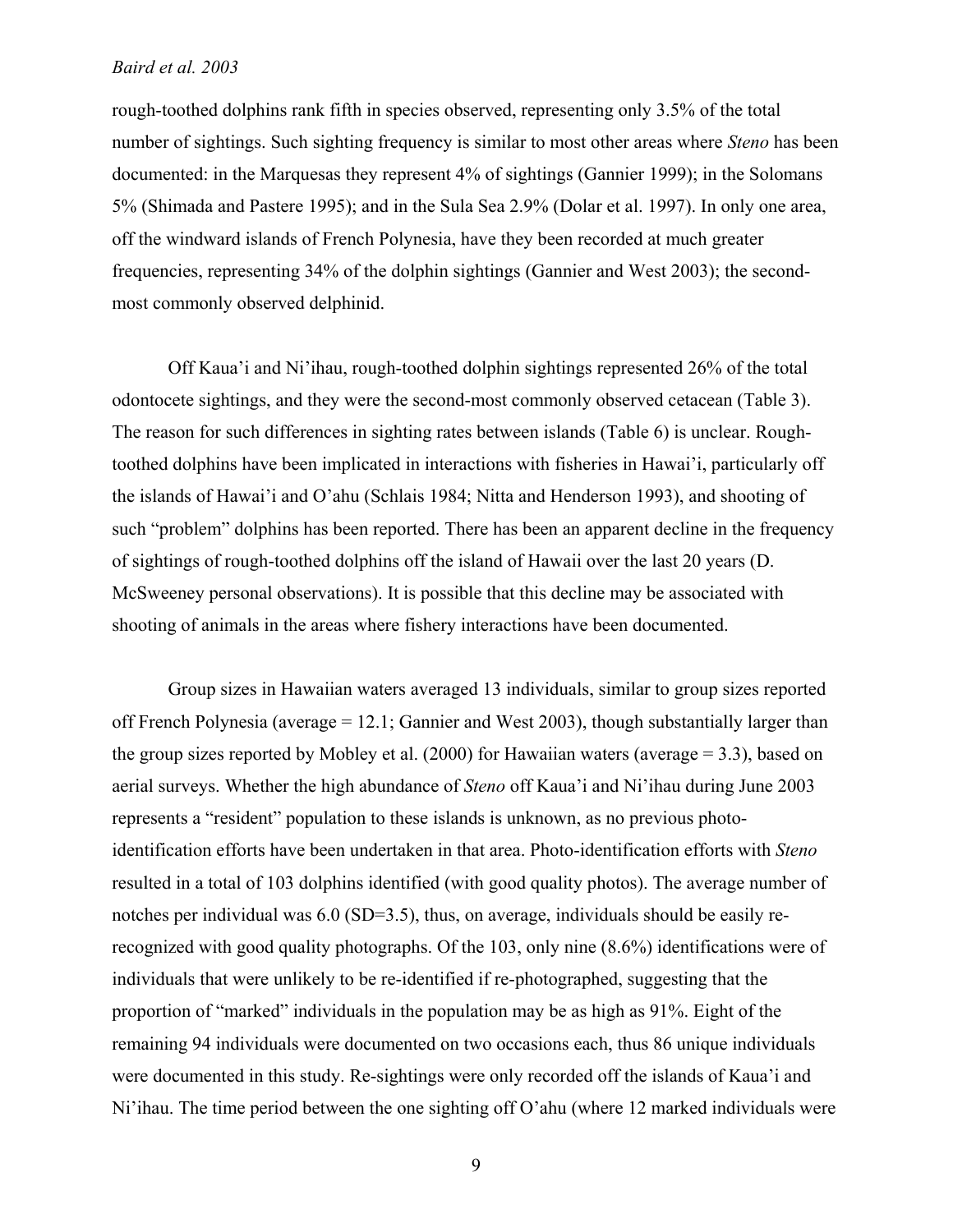identified with good quality photos) and the 11 sightings off Kaua'i and Ni'ihau (where 74 marked individuals were identified) was likely too short (8-18 days) to allow for re-distribution of individuals, if such movements occur. The rate of discovery of new individuals (Figure 6) shows no tendency of leveling off, and suggests that the actual number of individual roughtoothed dolphins in the area is likely much greater than the number we documented. In addition, while we attempted to photo-identify all dolphins present in each group, 4 of the 13 *Steno* groups were lost, one group was not approachable, and one group was encountered in Beaufort 4 sea conditions, thus we were unable to photo-identify all individuals present. Combining best estimates of group size from all *Steno* encounters, we were only able to photo-identify approximately 60% of the individuals encountered. Assuming the proportion of re-sightings and marked individuals were similar for those dolphins not photographed, our minimum estimate of population size would be 143 individuals. From aerial surveys Mobley et al (2000) produced an estimate of 123 rough-toothed dolphins (CV=0.63) from the main Hawaiian Islands.

Sea conditions during our efforts off Kaua'i and Ni'ihau were extremely good, and it is unlikely that any similar efforts of equal length will encounter similar sea conditions, allowing for work around all coastlines of the islands. However, a number of the rough-toothed dolphin encounters were in the lee of Kaua'i (Figure 8), thus future field efforts to determine whether the population is "resident", as well as to conduct a mark-recapture population estimate, could be undertaken.

# *Other species*

Photo-identification data from other species were collected, and individual catalogs are being compiled for future inter-island comparisons. For examination of sighting distributions in relation to depth of survey effort, sample sizes are only sufficient for three additional species: pantropical spotted dolphins, short-finned pilot whales and spinner dolphins (Table 5).

Pantropical spotted dolphins and short-finned pilot whales were both found in deeperportions of the study area (Table 4), and a comparison of depth distributions in relation to effort for the O'ahu-Hawai'i area were significant for both speices (Table 5). The four sightings of pantropical spotted dolphins off Kaua'i and Ni'ihau (Figure 7) were the four deepest recorded in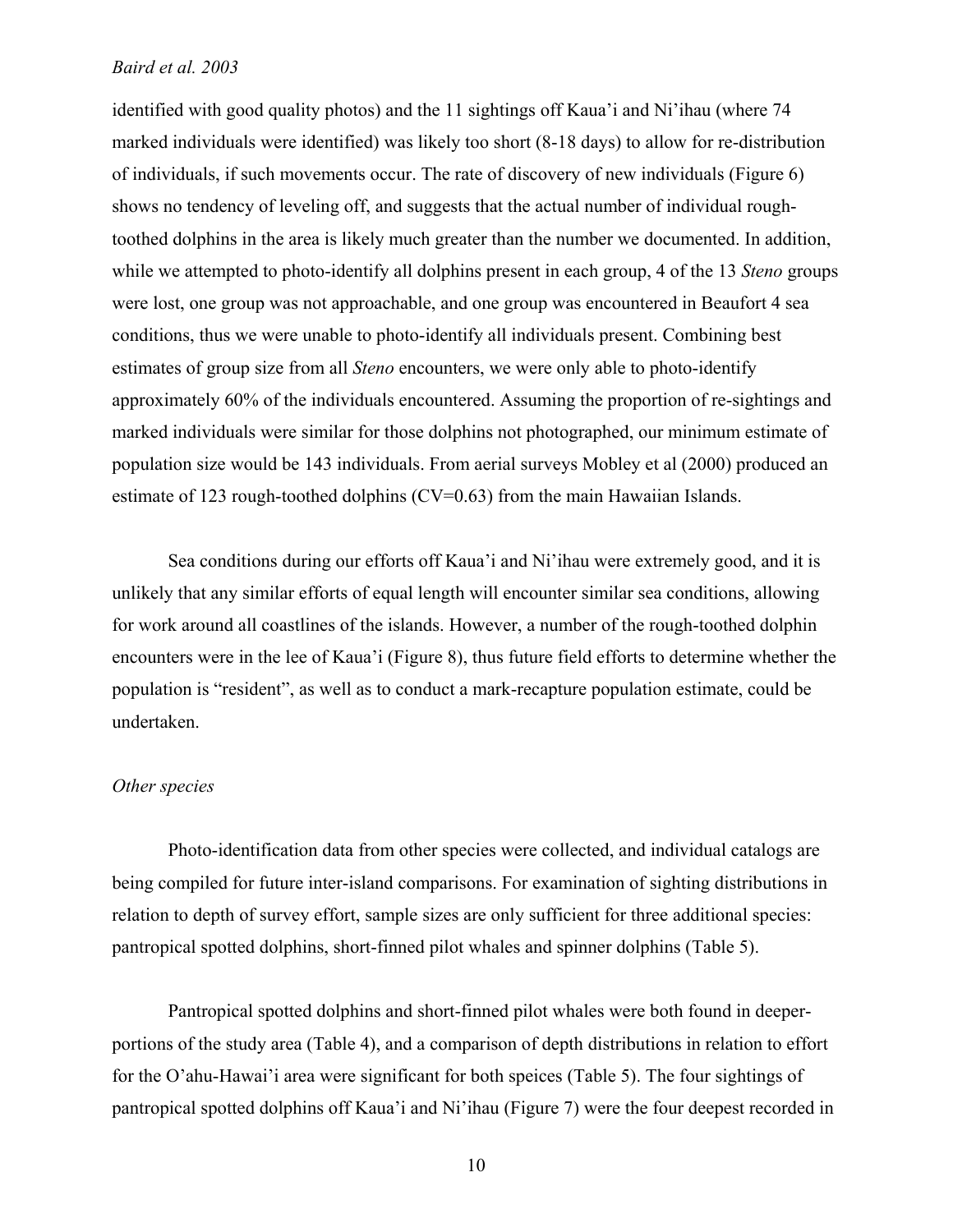the survey, and no sightings in relatively shallow (<2000 m) waters were made off those islands, despite substantial levels of effort in shallow water (Figure 2). Discussions with several local fishermen on Kaua'i also suggested that pantropical spotted dolphins may be less frequently sighted in that area compared to the other main Hawaiian Islands.

Spinner dolphins showed the shallowest depth distribution of any species (Table 4). On average, spinner dolphins were found in significantly shallower water than expected based on the distribution of effort (Table 5). This species is known to spend day-time hours in very shallow water (Norris et al. 1995), presumably to avoid predators. The only area where this species was sighted in deep-water was off Ni'ihau (Figure 9), where there were two sightings during midafternoon in waters from 400-800 m deep. Such deep-water mid-day sightings have been previously reported in Hawai'i (Mobley et al. 2000), but based on this survey and previous efforts by the authors, they appear to be extremely infrequent.

The sixth most frequently encountered cetacean was the dwarf sperm whale. This is a somewhat surprising result, given that this species was not recorded at all in the extensive aerial surveys by Mobley et al. (2000). However, seven of the eight dwarf sperm whale sightings were off Kaua'i and Ni'ihau (Figure 9) where almost 55% of survey efforts were in sea states of Beaufort 0 or 1. Due to their unobtrusive nature, *Kogia* are generally only seen in very calm sea conditions (Willis and Baird 1998). In fact, the average sea state for the nine *Kogia* sightings (including one pygmy sperm whale sighting) was Beaufort 0.55, while the average sea states for the four most frequently encountered species ranged from Beaufort 1.6 to 2.2. Of the species encountered on three or more occasions, dwarf sperm whales were found in the deepest water (mean = 2,004 m; Table 4), and also showed among the least variability in depths encountered  $(CV = 0.54)$ .

We observed one group of killer whales, and were able to obtain a biopsy sample for genetic studies. Killer whale sightings are extremely infrequent in Hawaiian waters, and virtually all previously published sightings have been from winter months, suggesting that there is no "resident" population in Hawaii (Mobley et al. 2001). Most previous sightings have been either from aerial platforms or by members of the public, so few if any photographs of distinctive individuals are available for comparison. Our encounter was cued by high-speed and evasive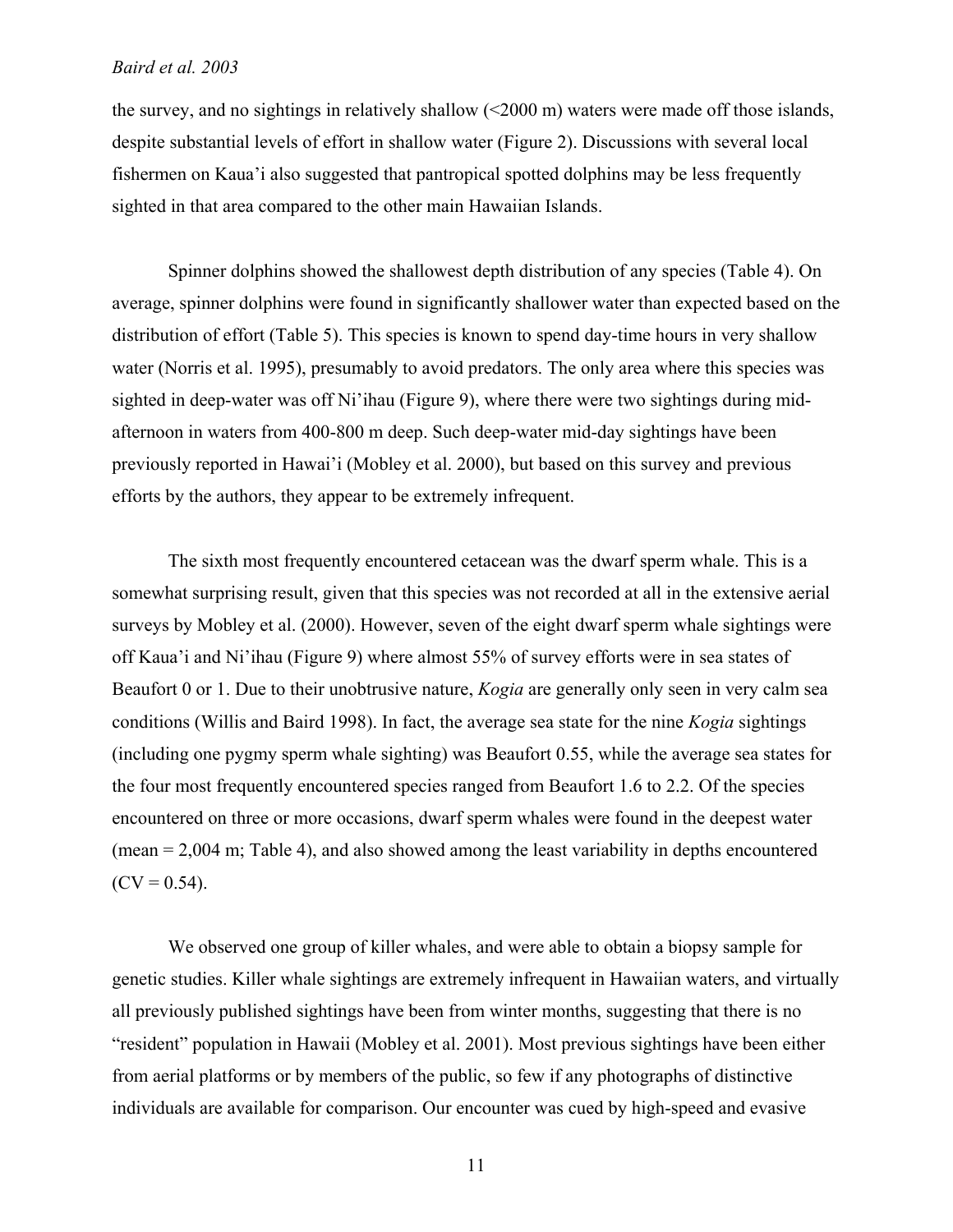behavior by a group of melon-headed whales, suggesting that the melon-headed whales considered the killer whales a threat, and that they may feed on other marine mammals in Hawaiian waters. While there is no clear genetic marker that can be used to identify whether a killer whale is a "fish-eating" or "mammal-eating" form on a global basis, in the eastern North Pacific fish-eating and mammal-eating forms are genetically distinct (Hoelzel et al. 2002). Genetic analysis of the sample we obtained by the Southwest Fisheries Science Center indicated that it was a mitochondrial haplotype only previously documented from one other killer whale (collected in Hawaiian waters by the HICEAS cruise in 2002), and was most closely related to mammal-eating killer whales from Alaskan waters (R. LeDuc, personal communication).

# *Genetic sampling*

Overall genetic sampling efforts were extremely successful. Prior to this survey efforts by the SWFSC, and by the authors, had resulted in collection of 294 odontocete genetic samples (from 14 species) from Hawaiian waters (S. Chivers, unpublished). This survey more than doubled the available sample size of genetic samples, including the first melon-headed whale samples from Hawaiian waters, and substantially increased the number of samples available for eight of the nine species sampled (Table 7). Sample sizes are likely now sufficient for intra-Hawai'i genetic analyses for pantropical spotted dolphins, bottlenose dolphins, spinner dolphins, and short-finned pilot whales. Photo-identification and scar/wound pattern evidence suggests that population differentiation within Hawai'i may exist for at least two species, bottlenose dolphins (Baird et al. 2002; this study) and pantropical spotted dolphins (Baird et al. 2001b). Sample sizes for inter-Hawai'i comparisons (e.g., between Hawai'i and eastern tropical Pacific populations) are likely now sufficient for robust comparisons for at least seven species of odontocetes (Table 7). Existing comparisons with relatively small sample sizes have already indicated high levels of genetic differentiation between Hawaiian and other populations for two species, false killer whales and short-finned pilot whales (Chivers et al. 2003). This suggests that island-associated populations may also exist for other species in Hawaiian waters.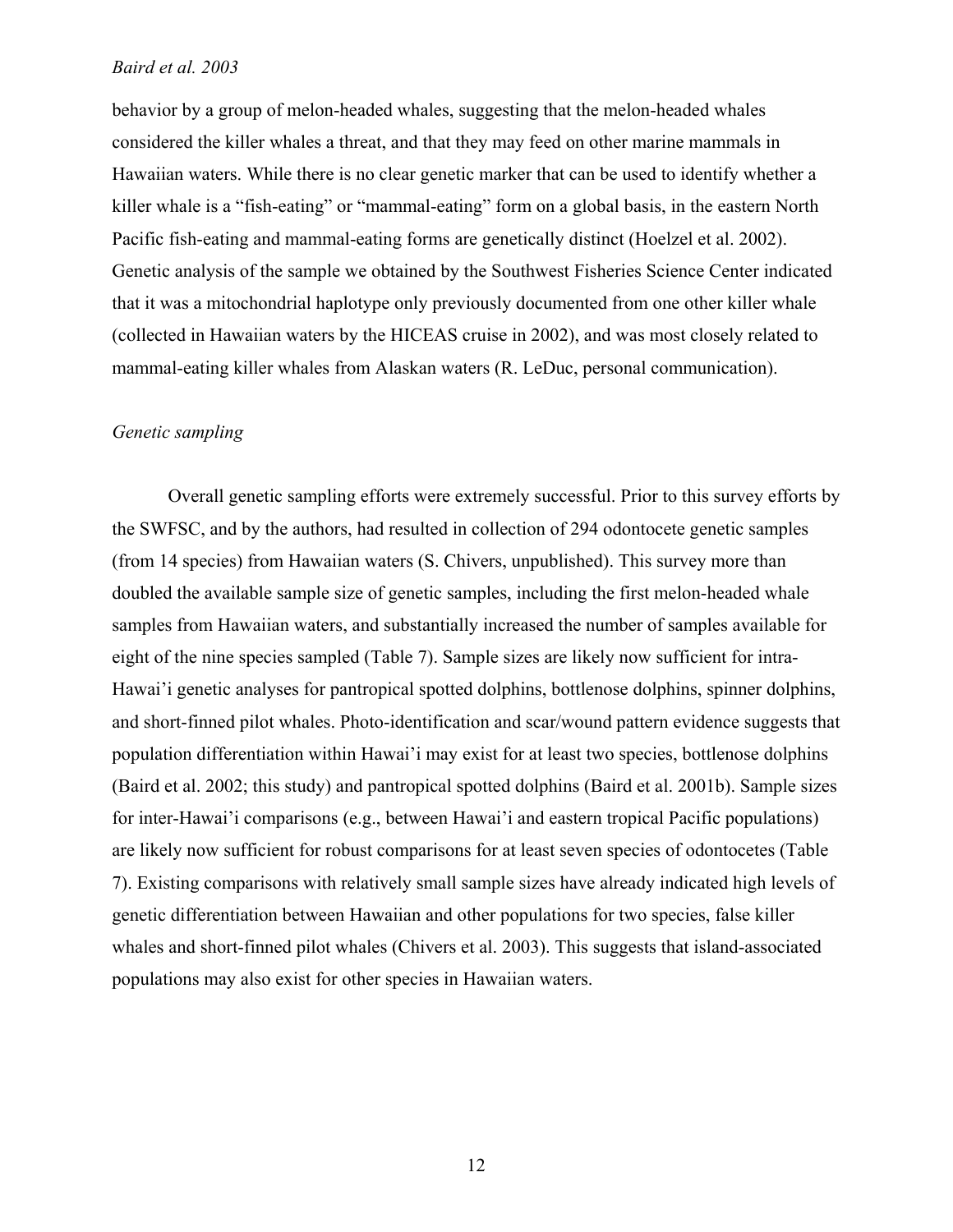# **Acknowledgements**

We would like to thank the captain of the *Ala Kazam*, Mike Christie, for his expert maneuvering around dolphin and whale groups– the success of this project was due in large part to his hard work. Scientific staff Alice Mackay and La'Ren Antoine were also crucial to the success of the project. Additional scientific staff Amy Sloan, Mark Deakos, Siri Hakala, Kira Goetschius, David Kuhn, and Aran Mooney all assisted greatly with photo-identification, data recording, vessel driving and/or biopsy sampling. Lloyd Lowry and Bill Gilmartin assisted in providing sampling supplies, Kim Andrews loaned a pole spear handle, Joe Fell-McDonald and Nicole Davis helped greatly with provisioning on Maui, and Karen Agudong graciously allowed us to have a variety of items shipped to her on Kaua'i for delivery to the vessel. Vaughn and Manny from the DLNR Boating and Harbors office on Kaua'i provided assistance in several ways. Before or after the survey a number of individuals provided assistance. Amy Sloan reviewed data sheets and helped produced data sheet and observer instructions. Bob Pitman reviewed photos of *Kogia* and blackfish to help confirm species identity. Michael Parke of the National Marine Fisheries Service, Honolulu, provided access to digital depth data used in mapping and examination of depth distribution of effort, and Erin Estrada produced depth values from our effort location data, as well as depth contours for mapping. Bill Gilmartin of the Hawai'i Wildlife Fund, Jay Barlow of the Southwest Fisheries Science Center, and Donald Caldwell of NOAA's Western Administrative Support Center all provided assistance with administration of contract funds. Susan Chivers provided information on the genetic collections at the Southwest Fisheries Science Center, and Rick LeDuc provided information on the results of analyses of the killer whale sample. We would also like to thank Alexandre Gannier and Kristi West for access to an unpublished manuscript on rough-toothed dolphins in French Polynesia. Jay Barlow, Karin Forney and Erin Falcone provided comments on a draft of this report. This research was undertaken under NMFS Scientific Research Permits 731-1509 and 774-1437.

# **Literature Cited**

- Baird, R.W., A.M. Gorgone, A.D. Ligon and S.K. Hooker. 2001a. Mark-recapture abundance estimate of bottlenose dolphins (*Tursiops truncatus)* around Maui and Lana'i, Hawai'i, during the winter of 2000/2001. Report prepared under Contract #40JGNF0-00262 to the Southwest Fisheries, National Marine Fisheries Service, La Jolla, CA.
- Baird, R.W., A.D. Ligon, S.K. Hooker and A.M. Gorgone. 2001b. Subsurface and nighttime behaviour of pantropical spotted dolphins in Hawai'i. Canadian Journal of Zoology 79:988-996.
- Baird, R.W., A.M. Gorgone, and D.L. Webster. 2002. An examination of movements of bottlenose dolphins between islands in the Hawaiian Island chain. Report prepared under contract #40JGNF110270 to the Southwest Fisheries Science Center, National Marine Fisheries Service, La Jolla, CA
- Benoit-Bird, K.J., and W.W.L. Au. 2003. Prey dynamics affect foraging by a pelagic predator (*Stenella longirostris*) over a range of spatial and temporal scales. Behavioral Ecology and Sociobiology 53:354-373.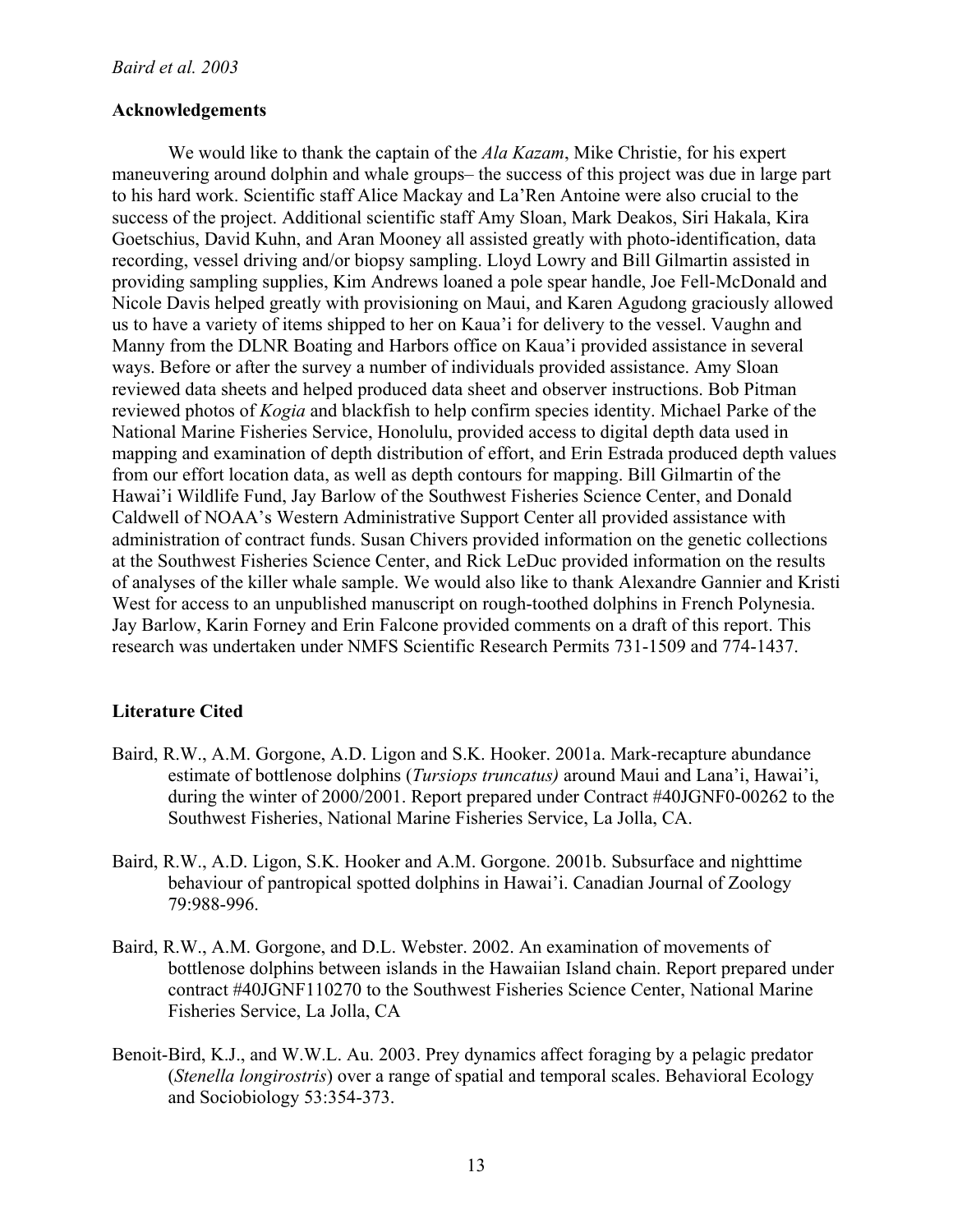- Chivers, S.J., R.G. LeDuc, and R.W. Baird. 2003. Hawaiian Island populations of false killer whales and short-finned pilot whales revealed by genetic analyses. Abstract submitted to the 15<sup>th</sup> Biennial Conference on the Biology of Marine Mammals, Greensboro, NC, December 2003.
- Dolar, M.L., W.F. Perrin, A.A.S.P. Yaptinchay, S.A.B.H. Jaaman, M.D. Santos, M.N. Alava, and M.S.B. Suliansa. 1997. Preliminary investigation of marine mammal distribution, abundance and interactions with humans in southern Sulu Sea. Asian Marine Biology 14:61-81.
- Gannier, A. 1999. Distribution of cetaceans in the Marquesas Islands (French Polynesia) as obtained from a dedicated survey. In Abstracts of the Thirteenth Biennial Conference on the Biology of Marine Mammals, Maui, HI, December 1999.
- Gannier, A., and K.L. West. 2003. Distribution of the rough-toothed dolphin (*Steno bredanensis*) around the Windward Islands (French Polynesia). Unpublished manuscript.
- Gilmartin, M., and N. Revelante. 1974. The 'island mass' effect on the phytoplankton and primary production of the Hawaiian Islands. J. Exp. Mar. Biol. Ecol. 16:18-24.
- Hoelzel, A.R., A. Nataoli, M.E. Dahlheim, C. Olavarria, R.W. Baird, and N.A. Black. 2002. Low world-wide genetic diversity in the killer whale (*Orcinus orca*): implications for demographic history. Proceedings of the Royal Society, London 269:1467-1473.
- Mobley, J.R., S.S. Spitz, K.A. Forney, R. Grotefendt and P.H. Forestell. 2000. Distribution and abundance of odontocete species in Hawaiian waters: preliminary results of 1993-98 aerial surveys. Southwest Fisheries Science Center Administrative Report LJ-00-14C.
- Mobley, J.R., L. Mazzuca, A.S. Craig, M.W. Newcomer, and S.S. Spitz. 2001. Killer whales (*Orcinus orca*) sighted west of Ni'ihau, Hawai'i. Pacific Science 55:301-303.
- Nitta, E.T., and J.R. Henderson. 1993. A review of interactions between Hawaii's fisheries and protected species. Marine Fisheries Review 55:83-92.
- Norris, K.S., Wursig, B., Wells, R.S., and Wursig, M. Editors. 1994. The Hawaiian spinner dolphin. University of California Press, Berkeley.
- Palacios, D.M. 2003. Oceanographic conditions around the Galapagos Archipelago and their influence on cetacean community structure. Ph.D. Dissertation, Oregon State University.
- Shalais, J.F. 1984. Thieving dolphins: a growing problem in Hawaii's fisheries. Sea Frontiers 30(5):293-298.
- Shallenberger, E.W. 1981. The status of Hawaiian cetaceans. Report to the U.S. Marine Mammal Commission in fulfillment of Contract MM7AC028. MMC Report No. MMC-77/23.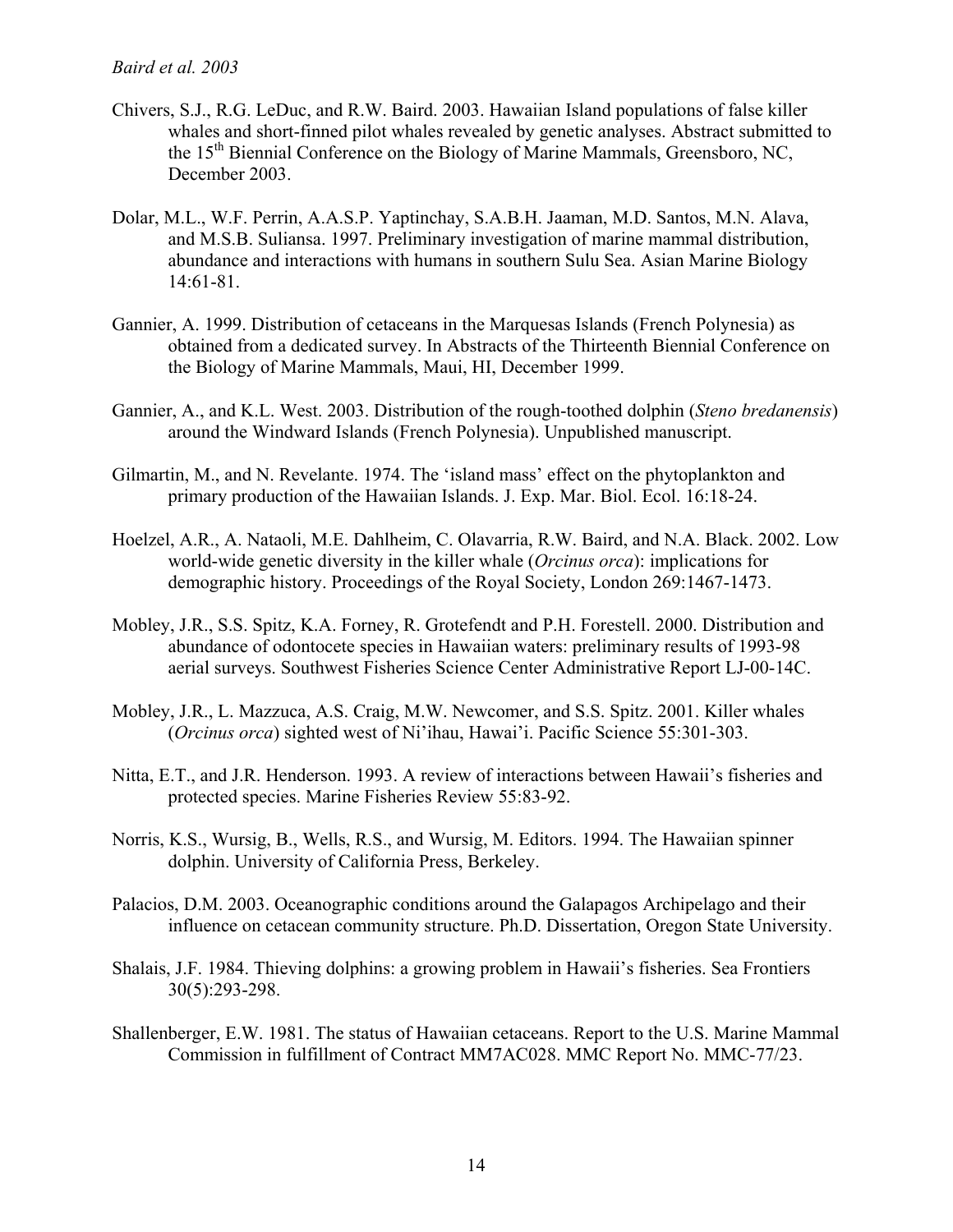- Shimada, H., and L.A. Pastene. 1995. Report of a sighting survey off the Solomon Islands with comments on Bryde's whale distribution. Reports of the International Whaling Commission 45:413-417.
- Wade, P.R., and R.P. Angliss. 1997. Report of the GAMMS workshop, April 3-5, 1996, Seattle, Washington. NOAA Technical Memorandum NMFS-OPR-12.
- Wells, R.S., and M.D. Scott. 1990. Estimating bottlenose dolphin population parameters from individual identification and capture-recapture techniques. Rep. Int. Whal. Comm. Spec. Issue, 12: 407-415.
- Wells, R.S., Dohl, T.P., Hansen, L.J., Kelly, D.L., Baldridge, A., and Defran, R.H. 1990. Northward extension of the range of bottlenose dolphins along the California coast. *In* The bottlenose dolphin. *Edited by* S. Leatherwood and R.R. Reeves. Academic Press, New York. pp. 421-431.
- Wells, R.S., Rhinehart, H.L., Cunningham, P., Whaley, J., Baran, M., Koberna, C., and Costa, D.P. 1999. Long distance offshore movements of bottlenose dolphins. Mar. Mamm. Sci. 15: 1098-1114.
- Willis, P.M., and R.W. Baird. 1998. Status of the dwarf sperm whale, *Kogia simus*, with special reference to Canada. Canadian Field-Naturalist 112:114-125.
- Wursig, B., and T.A. Jefferson. 1990. Methods of photo-identification for small cetaceans. Rep. Int. Whal. Comm. Spec. Issue, 12: 43-52.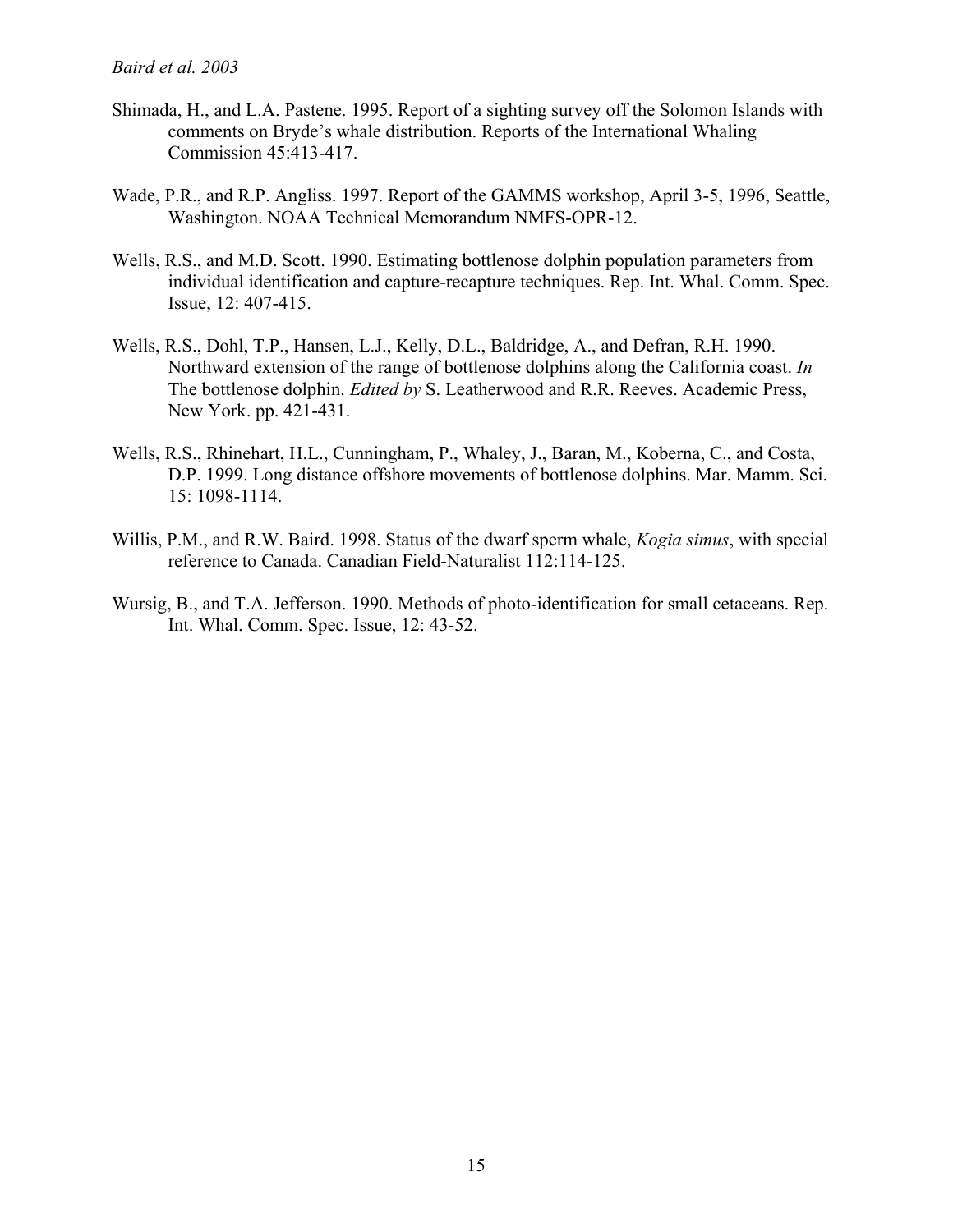

 Figure 1. Map of the main (windward) Hawaiian Islands showing the 100 and 1,000 m depth contours.



 Figure 2. Map of the main Hawaiian Islands showing tracklines from effort during May and June 2003.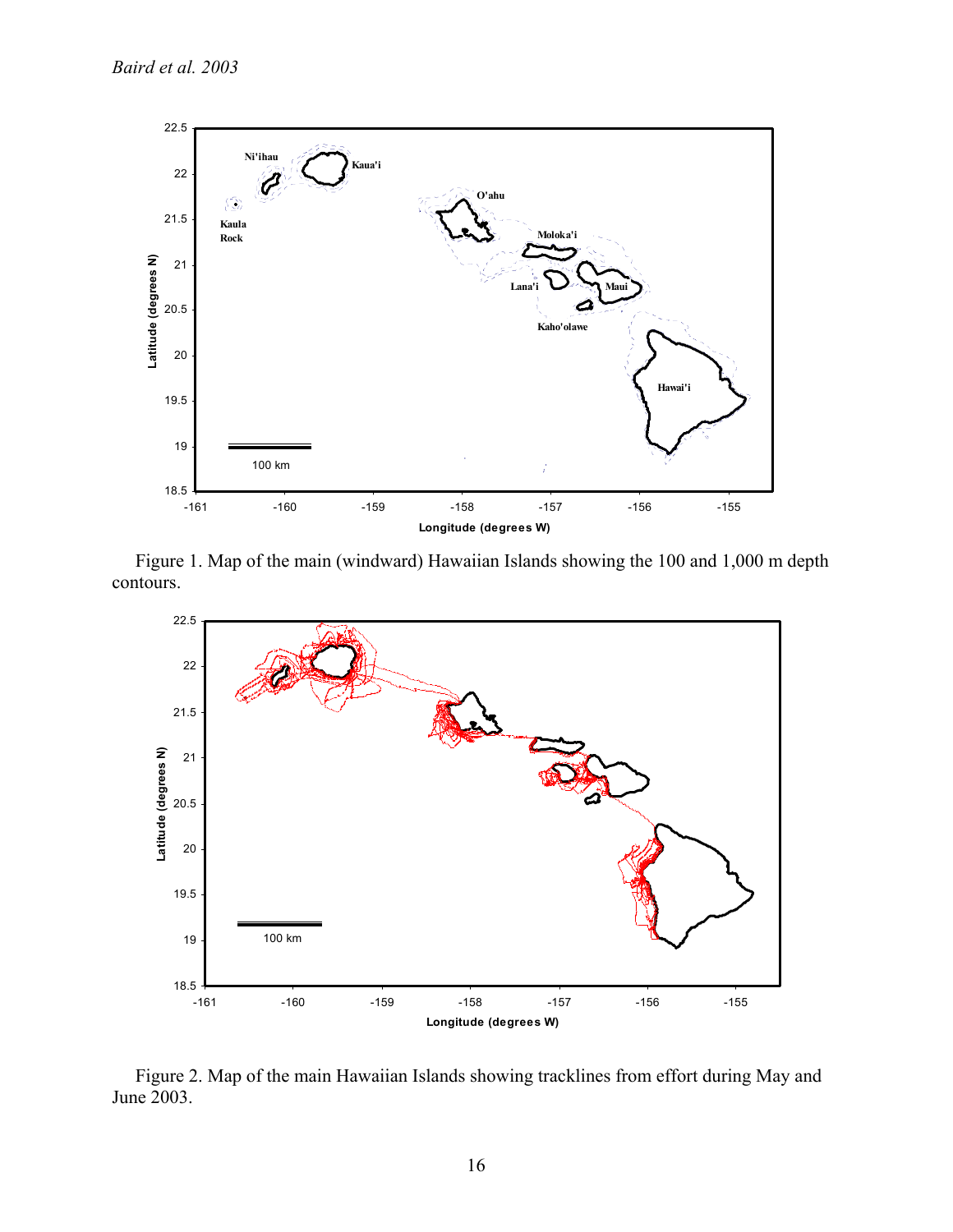

Figure 3. Distribution of depth values from locations recorded on GPS at 5-minute intervals (n=2,944), for the area between O'ahu and the island of Hawai'i. Each mark on the x-axis indicates a 100-m depth bin (e.g., 1-100, 101-200, etc). Values shown include on-effort data only, with the first value included for each encounter. Approximately 55% of search effort was spent in depths from  $0-500$  m for these areas. Median depth  $= 420$  m.



Figure 4. Distribution of bottlenose dolphin sightings (n=18) in relation to depth for the area between O'ahu and the island of Hawai'i. Each mark on the x-axis indicates a 100-m depth bin (e.g., 1-100, 101-200, etc).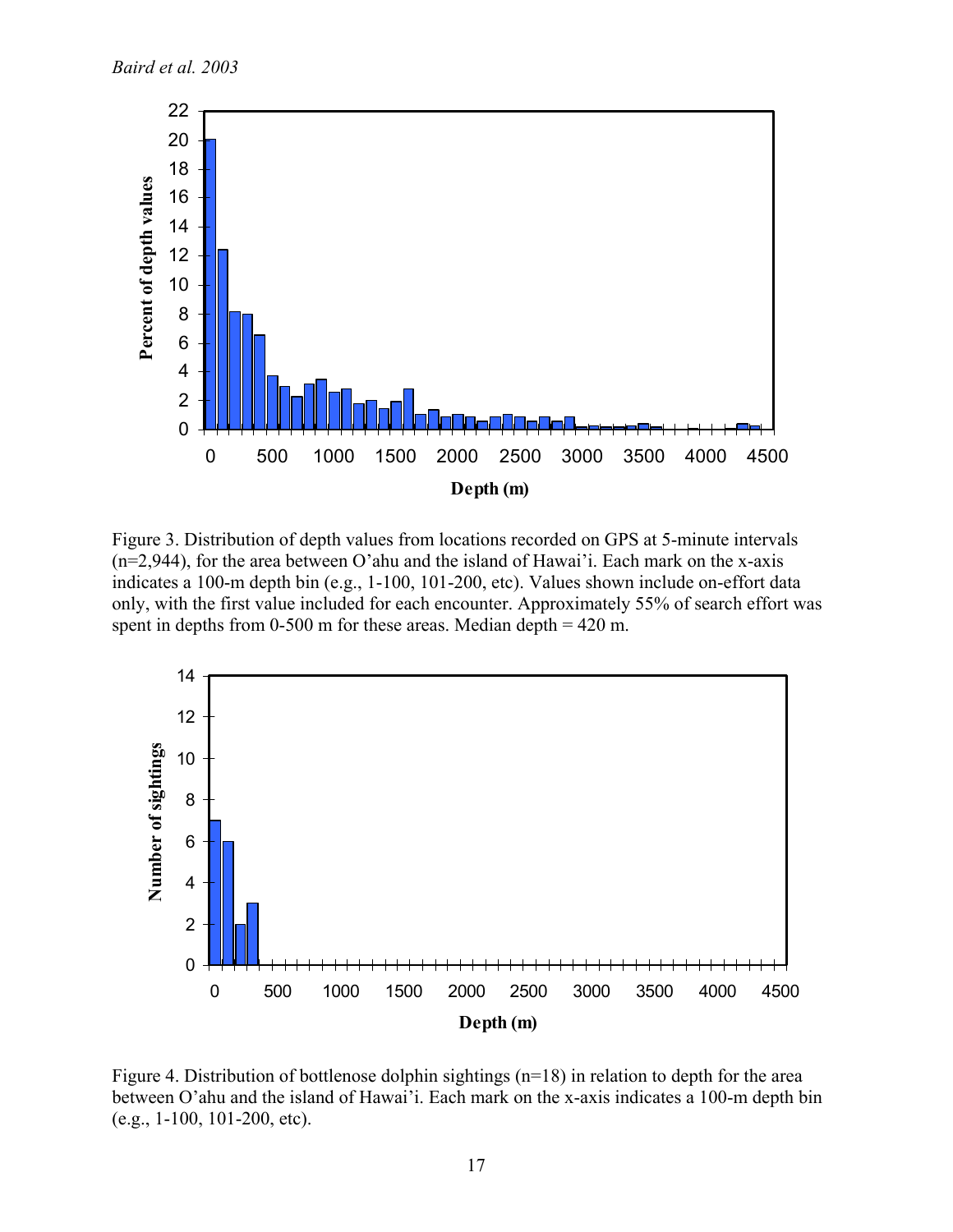

Figure 5. Distribution of bottlenose dolphin sightings (n=23) in relation to depth off the islands of Kaua'i and Ni'ihau, showing a bi-modal distribution of depth values. Each mark on the x-axis indicates a 100 m depth bin (e.g., 1-100, 101-200, etc). The shallowest value in the right-hand mode was 400 m, while the deepest value was 900 m.



Figure 6. Rate of discovery of new individual rough-toothed dolphins (dashed line with closed diamonds). The one-to-one line is shown (solid), indicating the slope if all individuals documented were new.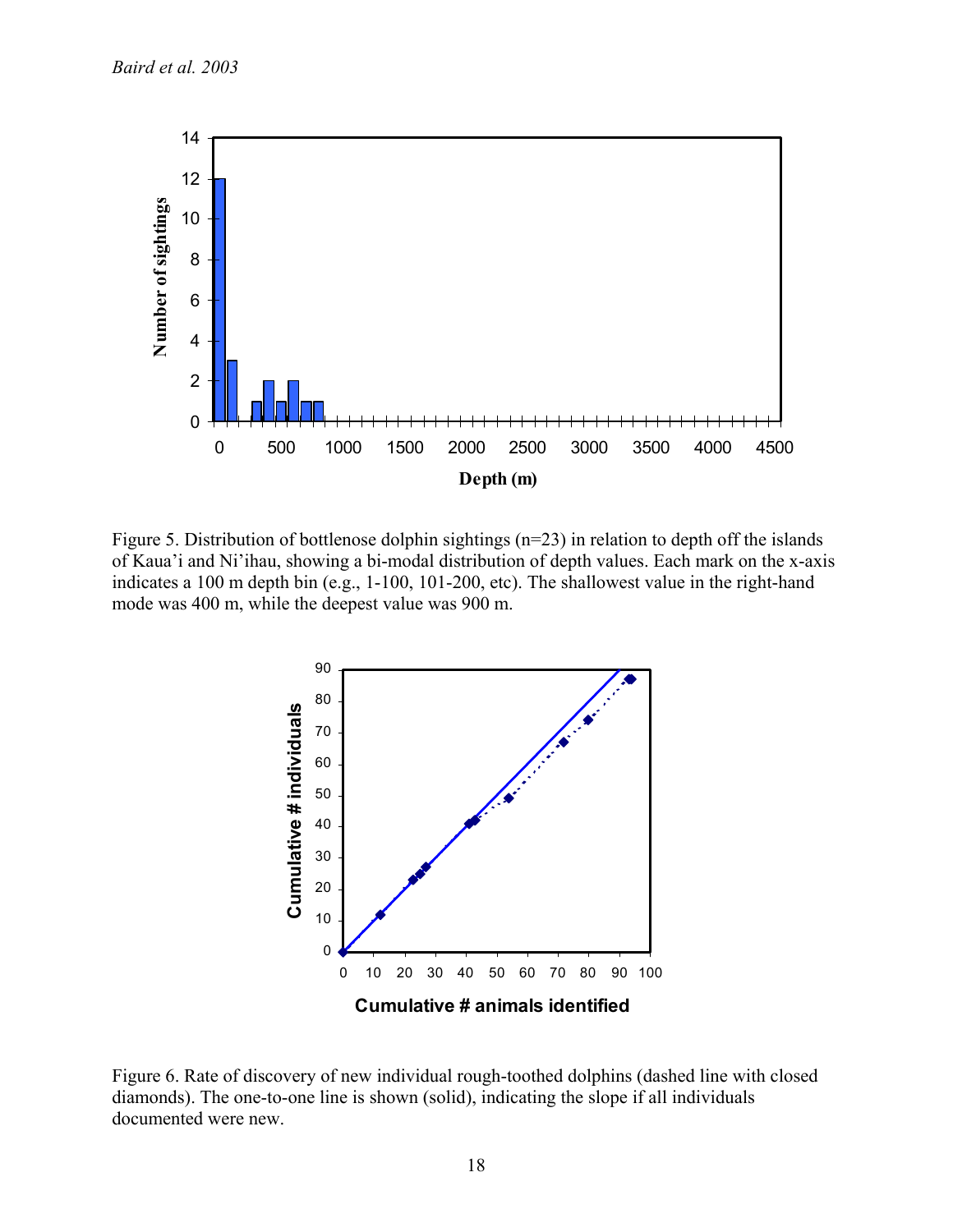

Figure 7. Sighting locations of bottlenose dolphins, pantropical spotted dolphins, melon-headed whales and pygmy sperm whales (see key below). Sighting depths of bottlenose dolphins averaged 222 m (SD=232 m), pantropical spotted dolphins averaged 1,254 m (SD=1,034 m), and melon-headed whales averaged 1,113 m (SD=537 m). Depth contours are shown for 100 m, 1,000 m, and 2,000 m.

# **KEY**

Bottlenose dolphins Pantropical spotted dolphins  $\bullet$ Melon-headed whales  $\Delta$ Pygmy sperm whales  $\blacklozenge$ 

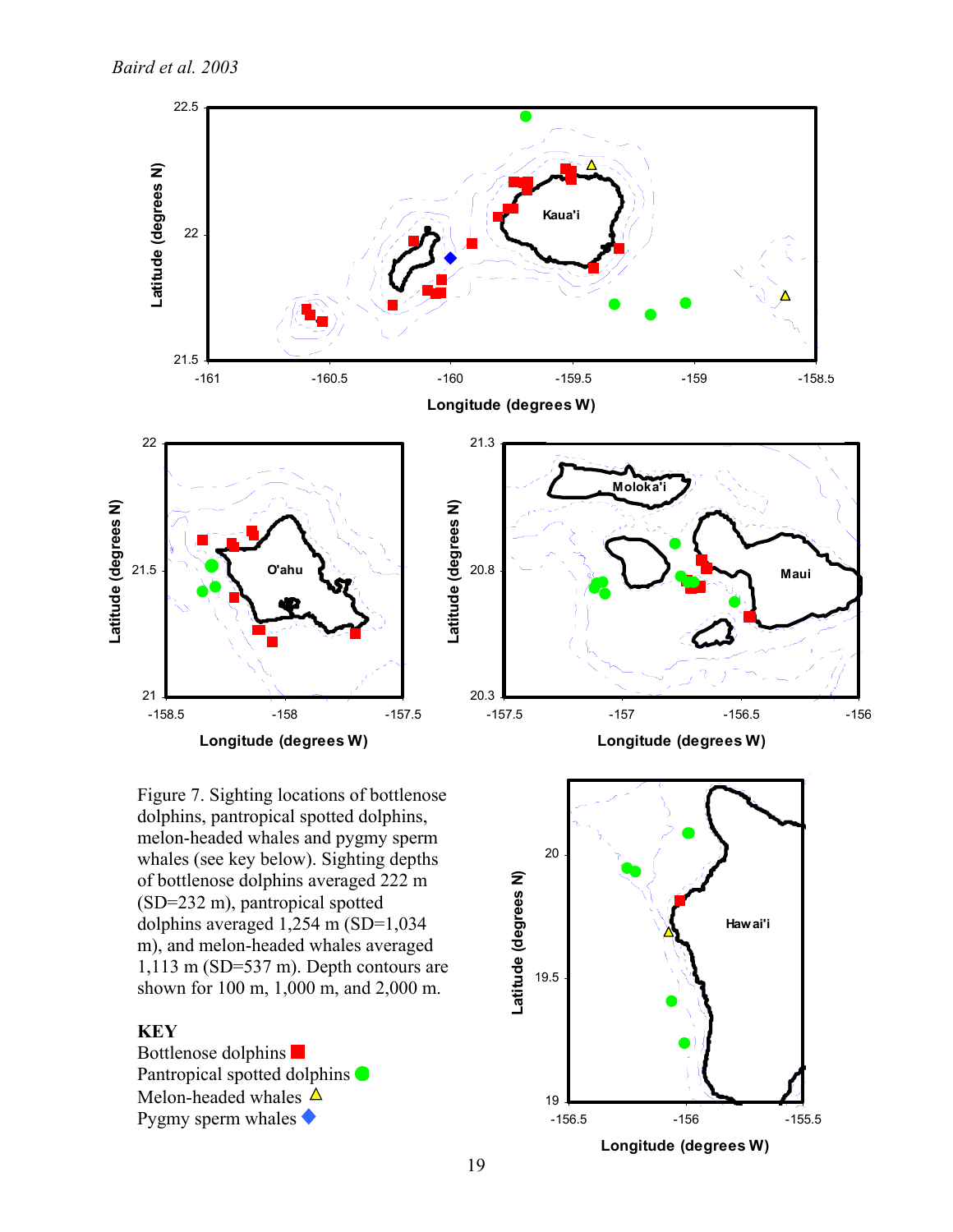

Figure 8. Sighting locations of roughtoothed dolphins, short-finned pilot whales, dense-beaked whales, and a single sighting of false killer whales (see key below). Sighting depths of rough-toothed dolphins averaged 1,339 m (SD=793 m), shortfinned pilot whales averaged 1,142 m (SD=670 m), and dense-beaked whales averaged 1,304 m (SD=882 m). Depth contours are shown for 100 m, 1,000 m, and 2,000 m.

# **KEY**

Rough-toothed dolphins Short-finned pilot whales  $\bigcirc$ Dense-beaked whales  $\Delta$ False killer whales  $\blacklozenge$ 

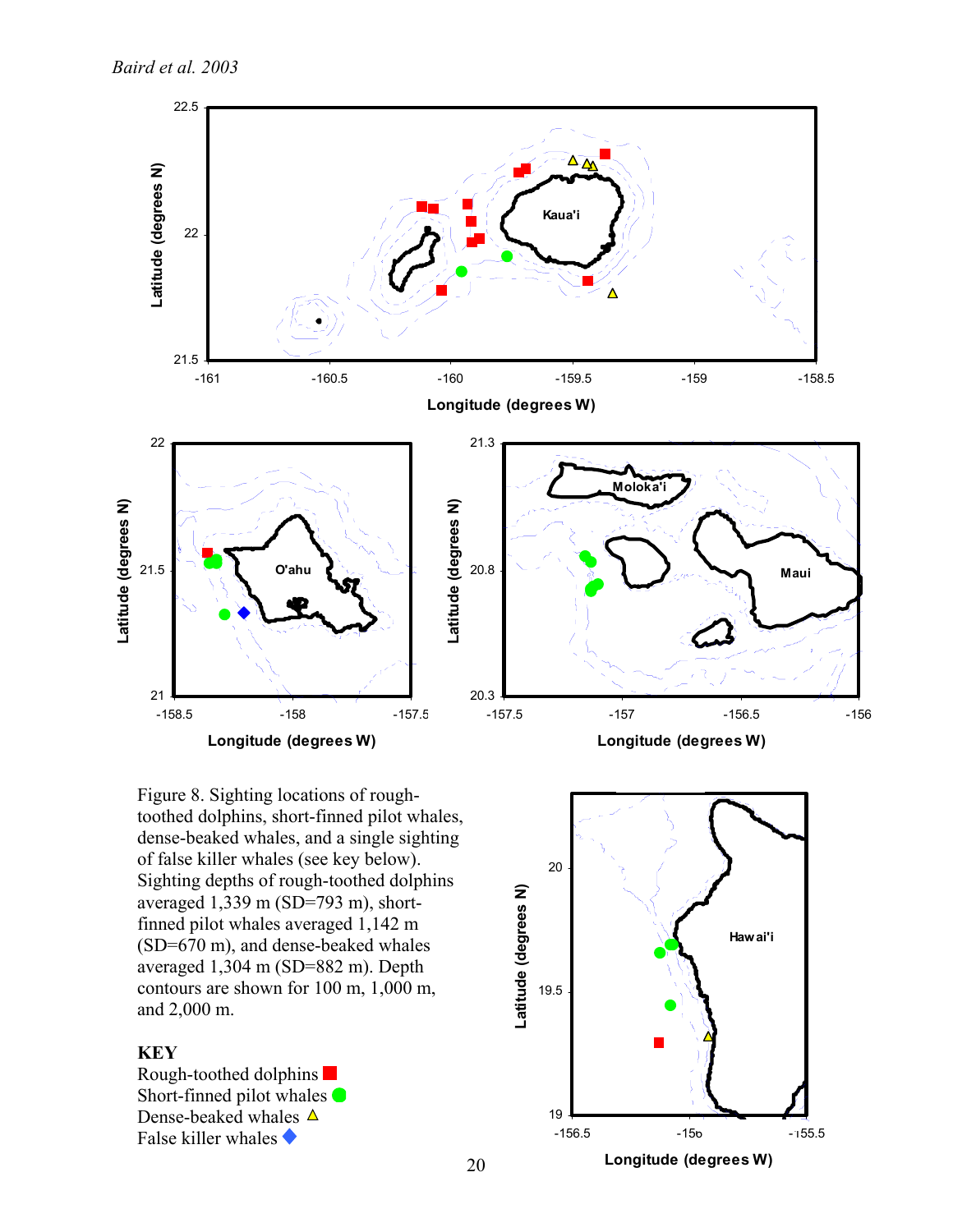

Figure 9. Sighting locations of spinner dolphins, dwarf sperm whales, a single sperm whale, and a single group of killer whales (see key below). Sighting depths of spinner dolphins averaged 95 m (SD=196 m), and dwarf sperm whales averaged 2,004 m (SD=1,092 m). Depth contours are shown for 100 m, 1,000 m, and 2,000 m.

# **KEY**

Spinner dolphins  $\blacksquare$ Dwarf sperm whales  $\bullet$ Sperm whale  $\Delta$ Killer whale  $\blacklozenge$ 

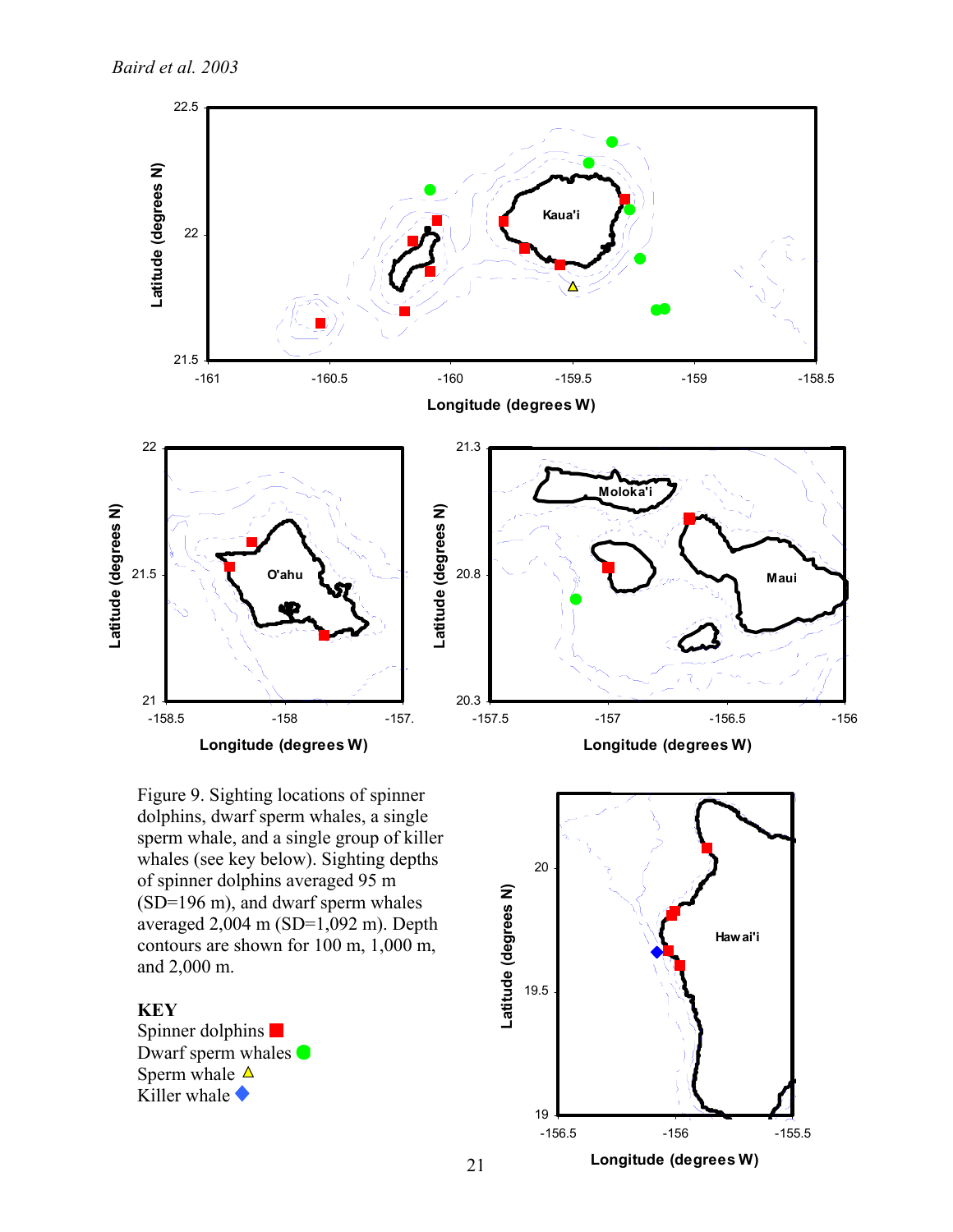Table 1. On-effort hours and kilometers spent off each island area in relation to sea state. Similar levels of effort were expended off Hawai'i, Maui/Lana'i (which also includes some time off Moloka'i), and O'ahu, while greater levels of effort, with better sea conditions, were expended off Kaua'i and Ni'ihau.

| <b>Island</b> area | <b>Study</b><br><b>Area Size</b><br>(km <sup>2</sup> ) | # hrs | # km  | $%$ km<br>$Bft^1$ 0 | $%$ km<br>Bft 1 | $%$ km<br>Bft 2 | $%$ km<br>Bft 3 | $%$ km Bft<br>$4+$ |
|--------------------|--------------------------------------------------------|-------|-------|---------------------|-----------------|-----------------|-----------------|--------------------|
| Hawai'i            | 3,830                                                  | 108   | 1,791 | 1.9                 | 23.5            | 34.0            | 34.1            | 6.4                |
| Maui/Lana'i        | 1,765                                                  | 107   | 1,659 | 1.6                 | 9.5             | 34.1            | 35.7            | 19.2               |
| $O'$ ahu           | 1,470                                                  | 111   | 1,789 | 3.1                 | 21.9            | 38.2            | 28.2            | 8.6                |
| Kaua'i/Ni'ihau     | 8,305                                                  | 195   | 3,222 | 20.3                | 34.6            | 19.2            | 20.8            | 4.2                |
| <b>Sum</b>         | $15,370^2$                                             | 521   | 8,461 | 9.1                 | 24.7            | 29.2            | 28.1            | 8.6                |

 ${}^{1}$ Bft = Beaufort sea state.<sup>2</sup>Study area size for each island area calculated using polygon around distribution of search effort (area covered when moving between island areas not included).

| Table 2. Sighting rate in relation to sea state. As expected, sighting rates generally decreased |  |  |
|--------------------------------------------------------------------------------------------------|--|--|
| with an increase in sea state.                                                                   |  |  |

| Sea state   | # Sightings | # km  | Sightings $/1,000$ km |
|-------------|-------------|-------|-----------------------|
| Beaufort 0  | 24          | 770   | 31.17                 |
| Beaufort 1  | 41          | 2,087 | 19.65                 |
| Beaufort 2  | 54          | 2,475 | 21.82                 |
| Beaufort 3  | 15          | 2,379 | 6.31                  |
| Beaufort 4+ |             | 724   | 8.29                  |
| Total       | 140         | 8,435 | 16.60                 |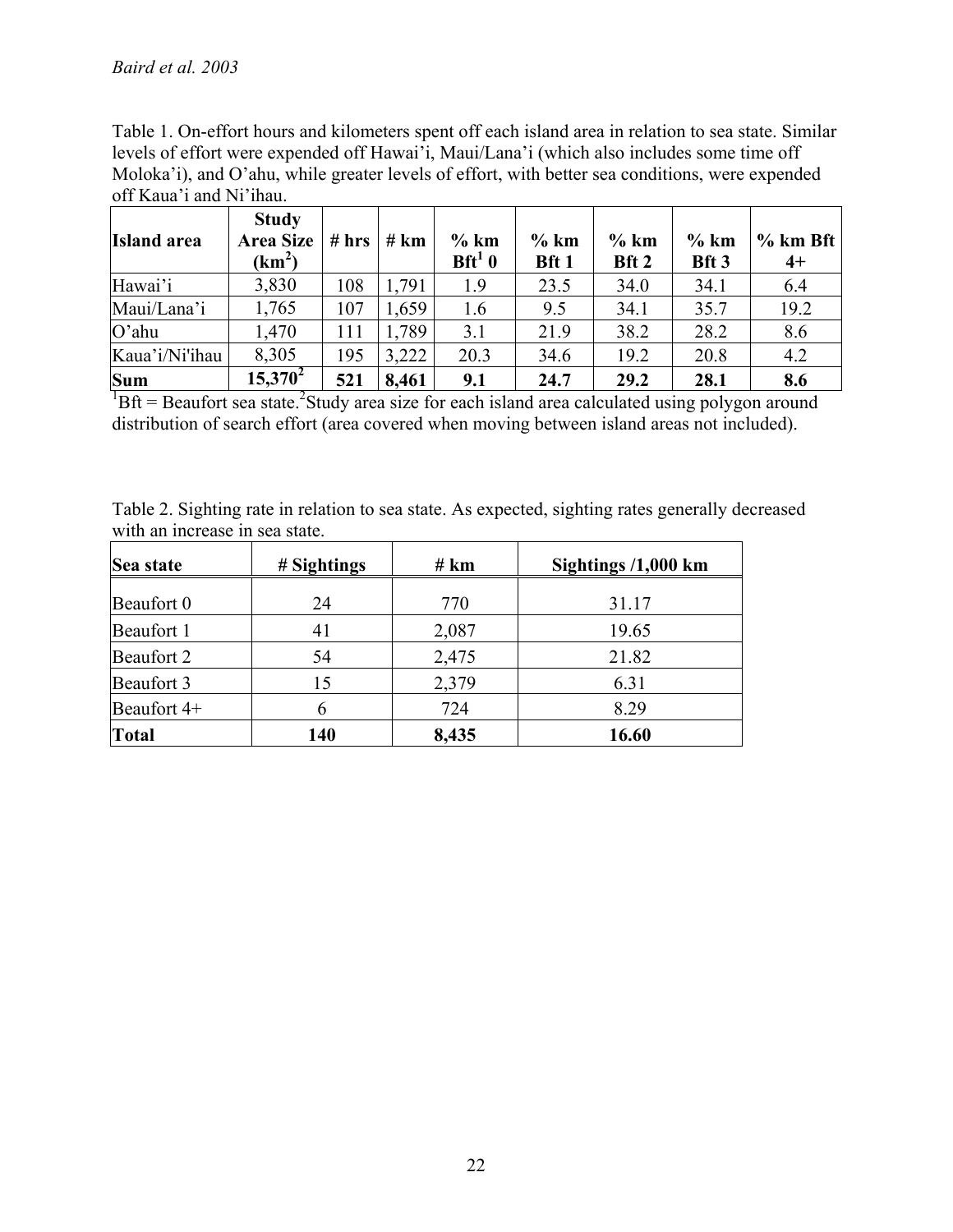|                             | Number of sightings by island area | #                |                  |                     |              |                              |
|-----------------------------|------------------------------------|------------------|------------------|---------------------|--------------|------------------------------|
| <b>Species</b>              | Hawai'i                            | Maui &<br>Lana'i | $O'$ ahu         | Kaua'i &<br>Ni'ihau | <b>Total</b> | photographic<br>frames taken |
| Bottlenose dolphin          |                                    | 7                | 10               | 23                  | 41           | 1,262                        |
| Pantropical spotted dolphin | 6                                  | 9                | 6                | 4                   | 25           | 921                          |
| Spinner dolphin             | 5                                  | $\overline{2}$   | 3                | 9                   | 19           | 503                          |
| Short-finned pilot whale    | $\overline{4}$                     | $\overline{7}$   | $\overline{4}$   | $\overline{2}$      | 17           | 1,783                        |
| Rough-toothed dolphin       | 1                                  | $\boldsymbol{0}$ |                  | 11                  | 13           | 1,312                        |
| Dwarf sperm whale           | $\boldsymbol{0}$                   |                  | $\boldsymbol{0}$ | $\overline{7}$      | 8            | 147                          |
| Dense-beaked whale          |                                    | $\theta$         | $\boldsymbol{0}$ | $\overline{4}$      | 5            | 561                          |
| Melon-headed whale          |                                    | $\theta$         |                  | 1                   | 3            | 130                          |
| Unidentified dolphin        | $\overline{2}$                     | $\theta$         |                  | $\boldsymbol{0}$    | 3            | $\theta$                     |
| False killer whale          | $\boldsymbol{0}$                   | $\boldsymbol{0}$ | 1                | $\boldsymbol{0}$    |              | 355                          |
| Killer whale                |                                    | $\theta$         | $\theta$         | $\boldsymbol{0}$    |              | 43                           |
| Sperm whale                 | $\boldsymbol{0}$                   | $\overline{0}$   | $\boldsymbol{0}$ | 1                   |              | $\boldsymbol{0}$             |
| Pygmy killer whale          | $\boldsymbol{0}$                   | $\overline{0}$   | $\boldsymbol{0}$ |                     |              | 53                           |
| Pygmy sperm whale           | $\boldsymbol{0}$                   | $\overline{0}$   | $\boldsymbol{0}$ | 1                   |              | $\boldsymbol{0}$             |
| Striped dolphin             | $\theta$                           | $\theta$         | $\theta$         | 1                   |              | 58                           |
| <b>Total</b>                | 21                                 | 19               | 17               | 42                  | 140          | 7,128                        |

Table 3. Number of sightings by species and island area, and photographs obtained.

Table 4. Group size and depth information by species.

| <b>Species</b>              | N            | Group size<br>(mean) | Group size<br><b>SD</b> | Mean depth<br>(m) | <b>Depth SD</b><br>(m) |
|-----------------------------|--------------|----------------------|-------------------------|-------------------|------------------------|
| Bottlenose dolphin          | 41           | 5.2                  | 4.9                     | 222               | 232                    |
| Pantropical spotted dolphin | 25           | 77.1                 | 29.6                    | 1,254             | 1,054                  |
| Spinner dolphin             | 19           | 47.4                 | 41.2                    | 95                | 196                    |
| Short-finned pilot whale    | 17           | 15.6                 | 9.4                     | 1,142             | 670                    |
| Rough-toothed dolphin       | 13           | 13.1                 | 9.7                     | 1,339             | 793                    |
| Dwarf sperm whale           | 8            | 2.0                  | 1.2                     | 2,004             | 1,092                  |
| Dense-beaked whale          | 5            | 4.0                  | 2.8                     | 1,304             | 882                    |
| Melon-headed whale          | 3            | 146.7                | 83.9                    | 1,113             | 537                    |
| False killer whale          | $\mathbf{1}$ | 35                   | <b>NA</b>               | 1,000             | <b>NA</b>              |
| Killer whale                | 1            | $\overline{4}$       | <b>NA</b>               | 773               | <b>NA</b>              |
| Sperm whale                 | 1            | 1                    | <b>NA</b>               | 1,400             | <b>NA</b>              |
| Pygmy killer whale          |              | 13                   | <b>NA</b>               | 613               | <b>NA</b>              |
| Pygmy sperm whale           | 1            | $\overline{2}$       | NA                      | 700               | <b>NA</b>              |
| Striped dolphin             |              | 45                   | <b>NA</b>               | 2,800             | <b>NA</b>              |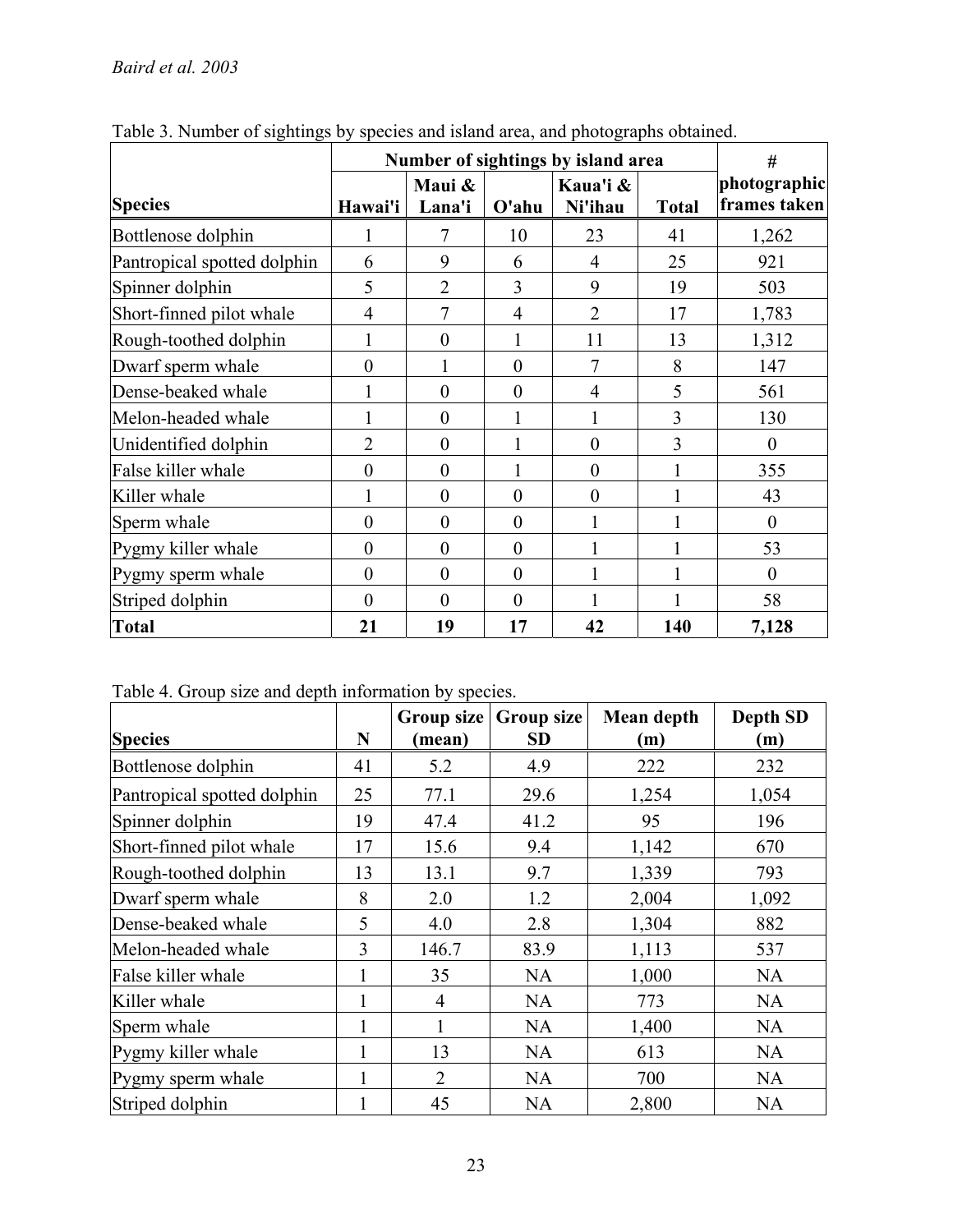Table 5. Comparisons of depths (for species with 10 or more sightings between O'ahu and Hawai'i) with effort data (Figure 3, median depth = 420 m). Pair-wise statistical comparisons using two-sample Kolmogorov-Smirnov tests.

| <b>Species</b>              | Mean<br>depth(m) | Depth<br><b>SD</b> | Median<br>depth(m) | n  | p-value |
|-----------------------------|------------------|--------------------|--------------------|----|---------|
| Bottlenose dolphin          | 72.2             | 121.2              | 155.0              | 18 | < 0.001 |
| Pantropical spotted dolphin | 902.8            | 718.4              | 731.0              | 21 | 0.040   |
| Spinner dolphin             | 28.5             | 43.1               | 18.0               | 10 | < 0.001 |
| Short-finned pilot whale    | ,163.9           | 710.5              | 900.0              | 15 | 0.001   |

Table 6. Sightings per unit effort by island. See Table 1 for details of effort and Table 3 for details of sightings.

|                             | Sightings per unit effort (#/100 km) |                  |          |                     |         |  |  |  |
|-----------------------------|--------------------------------------|------------------|----------|---------------------|---------|--|--|--|
| <b>Species</b>              | Hawai'i                              | Maui &<br>Lana'i | $O'$ ahu | Kaua'i &<br>Ni'ihau | Overall |  |  |  |
| Bottlenose dolphin          | 0.06                                 | 0.42             | 0.56     | 0.71                | 0.48    |  |  |  |
| Pantropical spotted dolphin | 0.34                                 | 0.54             | 0.34     | 0.12                | 0.30    |  |  |  |
| Spinner dolphin             | 0.28                                 | 0.12             | 0.17     | 0.28                | 0.22    |  |  |  |
| Short-finned pilot whale    | 0.22                                 | 0.42             | 0.22     | 0.06                | 0.20    |  |  |  |
| Rough-toothed dolphin       | 0.06                                 | 0.00             | 0.06     | 0.34                | 0.15    |  |  |  |
| Dwarf sperm whale           | 0.00                                 | 0.06             | 0.00     | 0.22                | 0.09    |  |  |  |
| Dense-beaked whale          | 0.06                                 | 0.00             | 0.00     | 0.12                | 0.06    |  |  |  |
| Melon-headed whale          | 0.06                                 | 0.00             | 0.06     | 0.03                | 0.04    |  |  |  |
| False killer whale          | 0.00                                 | 0.00             | 0.06     | 0.00                | 0.01    |  |  |  |
| Killer whale                | 0.06                                 | 0.00             | 0.00     | 0.00                | 0.01    |  |  |  |
| Sperm whale                 | 0.00                                 | 0.00             | 0.00     | 0.03                | 0.01    |  |  |  |
| Pygmy killer whale          | 0.00                                 | 0.00             | 0.00     | 0.03                | 0.01    |  |  |  |
| Striped dolphin             | 0.00                                 | 0.00             | 0.00     | 0.03                | 0.01    |  |  |  |
| Pygmy sperm whale           | 0.00                                 | 0.00             | 0.00     | 0.03                | 0.01    |  |  |  |
| <b>Overall</b>              | 1.12                                 | 1.57             | 1.45     | 2.02                | 1.62    |  |  |  |
| <b>Number of species</b>    | 8                                    | 5                | 7        | 12                  | 14      |  |  |  |